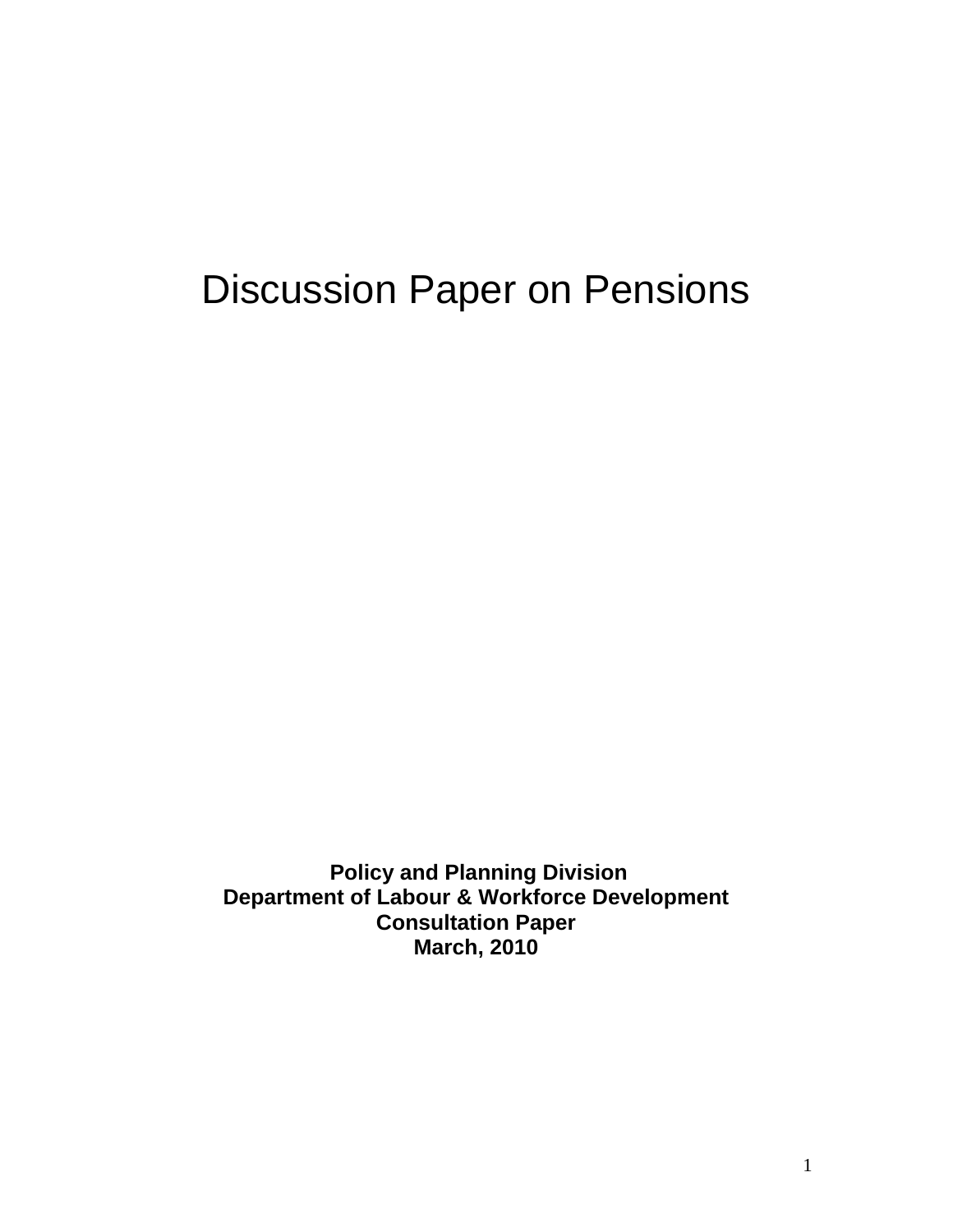In 2008-09, the Minister of Labour and Workforce Development appointed a Panel to review the legislative framework surrounding private pension plans, and to make recommendations for reforms to the *Pension Benefits Act*. The Review Panel presented its report entitled **Promises to Keep** on January 27, 2009. The Pension Review Panel, which was chaired by Bill Black, and included members Dick Crawford and Ron Pink, Q.C., produced a very significant body of work. The Discussion Paper, Interim Report and Final Report of the Panel can be found on our website at [http://gov.ns.ca/lwd/pensionreview/default.asp.](http://gov.ns.ca/lwd/pensionreview/default.asp)

The Department agrees with many of the recommendations made by the Pension Review Committee and we indicate that in this Discussion Paper. We would like to hear more feedback from you on key recommendations where we have heard some concerns, particularly around the funding formula, and the impact of changes on the near-public sector.

Increasing costs and liabilities are the major problem, both for employers and employees. Pensions are important to the entire economy, because in the long term, our future growth and economic sustainability will rely on seniors having good incomes to contribute to the consumption of goods and services.

Several other provinces, including Ontario, Alberta and BC have also tabled reports on Pensions and have highlighted the need for improved income in retirement, and the need for greater clarity in pension plan legislation. The Finance Ministers commissioned expert reports into retirement income adequacy, culminating in a report prepared by Jack Mintz available at [http://www.fin.gc.ca/activty/pubs/pension/riar-narr-eng.asp.](http://www.fin.gc.ca/activty/pubs/pension/riar-narr-eng.asp) Ontario also had a study done by Bob Baldwin on retirement income which found that there is a significant problem with 75% of private sector workers not having a pension <http://www.fin.gov.on.ca/en/consultations/pension/dec09report.html>.

These reports are now public, so this Consultation Paper includes a response time that will allow interested stakeholders to review those reports and recommendations and provide comments that will help frame amendments to the Nova Scotia legislation. In keeping with the practice that an open process of consultation and dialogue will result in better legislation and regulations, the Department will accept comments until April 15, 2010 at **Iwdpolicy@gov.ns.ca**. We appreciate your interest in responding to these recommendations.

**Sincerely** 

 Marilyn More Minister of Labour and Workforce Development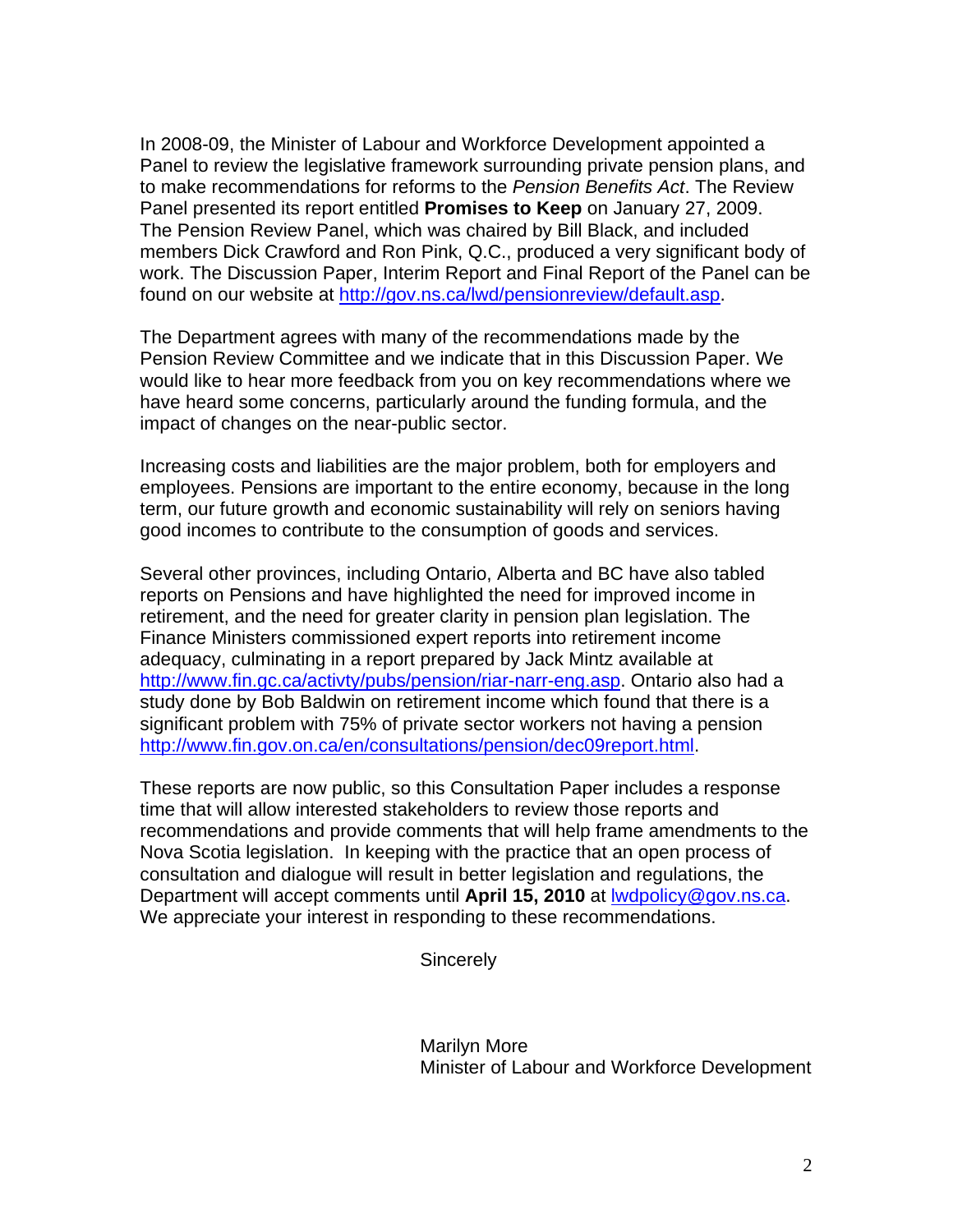#### **INTRODUCTION**

Canada has one of the best pension systems in the world. A recent Melbourne Mercer Global Pension Index ranked the Netherlands, Australia, Sweden and Canada as the top four countries in terms of national pension coverage. In Nova Scotia, we tend to rely on the Federal Government Programs: the Canada Pension Plan as well as the Old Age Pension, Spouse's allowance and the Guaranteed Income Supplement, to provide our retirement income.

The Canada Pension Plan provides a maximum of \$934.17 per month to Canadians retiring at age 65. Many may be retiring before that age, as the average monthly payment under CPP is currently \$472.36 per month. Old age security provides a maximum of \$516.96 per month, and the average monthly payment is currently \$464.64. The CPP has had major contribution increases throughout the 1990's, and is expected to be sustainable over the next 75 years.

The Review Panel's discussion paper, preliminary position paper and final report outlined the importance of these plans as a key pillar for our retirement income. The Panel found that the other pillars, notably personal savings and private pension plans were not keeping up. The Panel outlined the demographic changes, the issues around funding and significant challenges in terms of liability for deficits that face employer-sponsored pension plans. Fewer Nova Scotians will have a private plan to rely on in the future, and many of those that do have a plan that is under stress.

In a nutshell, there is no silver bullet around pension plan funding or regulation. The four main principles coming out of the **"Promises to Keep"** report are:

- o Count all the promises made under the pension
- o Add no new promises if there is a deficit
- o Find a good funding method
- o Give members information on the pension's funded status each year.

The biggest change in pensions is that fewer Nova Scotians have defined benefit plans. Defined benefit (DB) plans generally provide the best income levels in retirement. Some have suggested that the term "defined benefit" is misleading, as there are few guarantees that a plan will continue to exist after a major downturn in the economy or the bankruptcy of a company. The Panel reported that there had been no new DB plans created in the province in the past decade. In Nova Scotia, the majority of defined benefit plan members are found in public sector plans, which are not regulated by the Pension Benefits Act.

Private sector plans, municipal and university pension plans are regulated by the Pension Benefits Act, and the Superintendent of Pensions indicates that for 2008, there were less than 500 plans registered: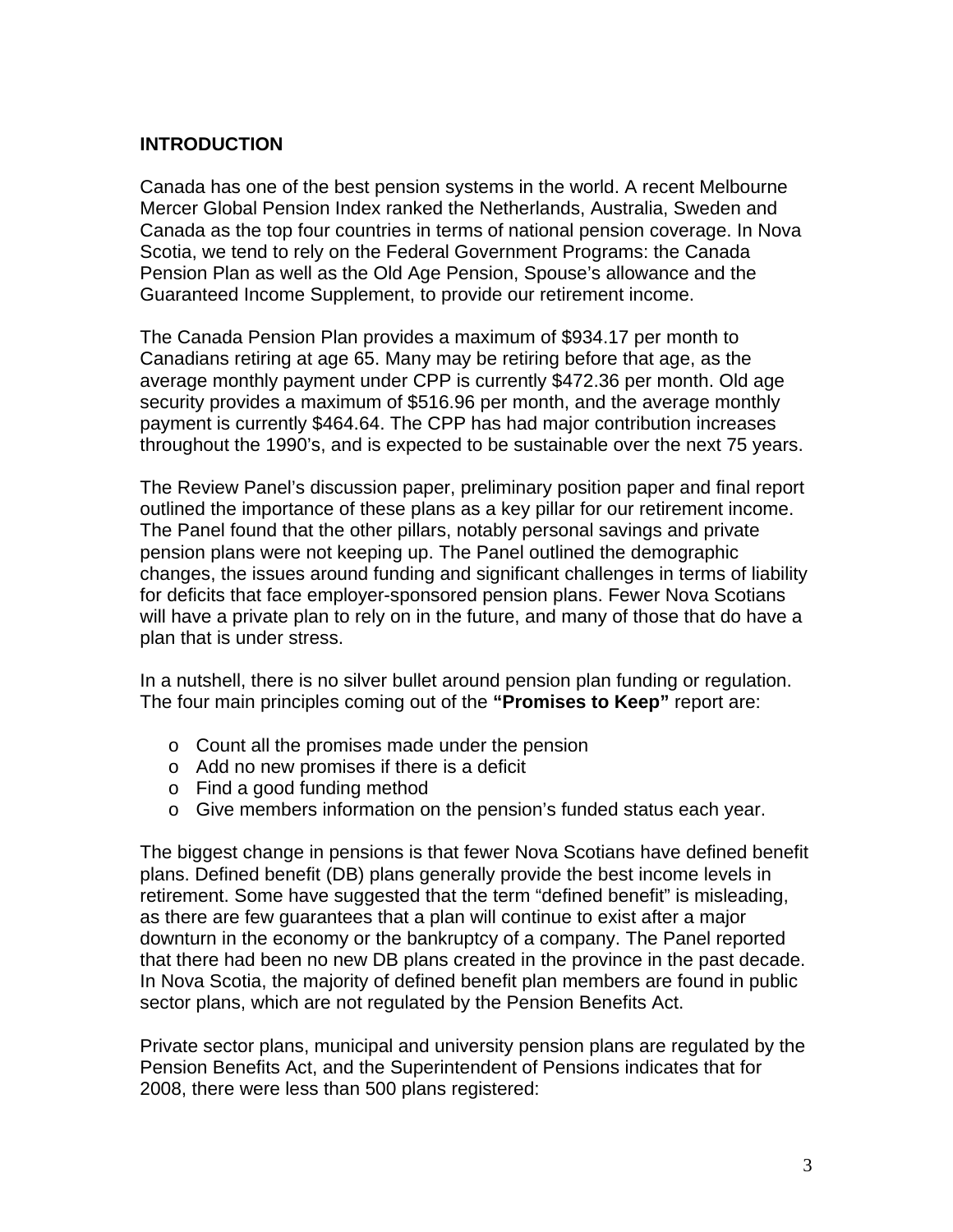| Number of Plans regulated in NS in 2008       | 498     |
|-----------------------------------------------|---------|
| Number of Plan members covered by the PBA     | 105,524 |
| Number of Members employed in other provinces | 25,574  |

#### **Statistics for Nova Scotia 2008-09**

| <b>Total Population NS</b>            | 939,475 (June 2009)        |
|---------------------------------------|----------------------------|
| Number of NS workers (total labour    | 452,800 (June 2009)        |
| force)                                |                            |
| Number of NS employed                 | 396,100 (2008)             |
| Number of minimum wage workers        | 25,350 (2008)              |
| $(6.4\%)$                             |                            |
| Number of workers under \$9.99        | 60,603 (2008)              |
| (15.3%)                               |                            |
| Number of employed workers with       | 170,651 (March, 2009)      |
| Pensions                              |                            |
| Public sector employees 97,048- in 19 |                            |
| DB plans; 72 DC plans                 |                            |
| Private sector employees 73,603- in   |                            |
| 145 DB plans; 265 DC plans            |                            |
| % of Nova Scotians with Pension Plans | 40.9% (March 2009)         |
| % of Canadians with Pension Plans     | 38.3% (March 2009)         |
| Average weekly earnings               | \$736.31 (October 2009)    |
| Average yearly earnings               | \$38,288.12 (October 2009) |
| Average income (per capita)           | \$31,937 (2008)            |

What do Nova Scotians currently earn?

| <b>Wage levels for NS</b> | 2008    | $\frac{0}{0}$ |
|---------------------------|---------|---------------|
| Under \$29,000            | 163,200 | 41.2 %        |
| \$29, 120 - \$45,760      | 121,700 | 30.7 %        |
| \$45,760 - \$62,400       | 59,700  | 15.0%         |
| \$62,400 - \$72,800       | 26,100  | 6.7%          |
| \$72,800 - \$83,200       | 11,800  | 3.0%          |
| $$83, 200 +$              | 13,600  | 3.4%          |
| Total employees           | 396,100 | 100 %         |

• These figures present long term policy concerns both in terms of equity, in that the majority (**about 60%)** of our workers do not have a pension plan, and increased pressure on Government programs, especially with a large demographic nearing retirement. Our economy depends on sustainable growth to provide the kind of health care, social services and infrastructure that we have come to enjoy, and that will be difficult to sustain if a large segment of our population has a major reduction in income during retirement. There is a concern around the costs of CPP for NS employers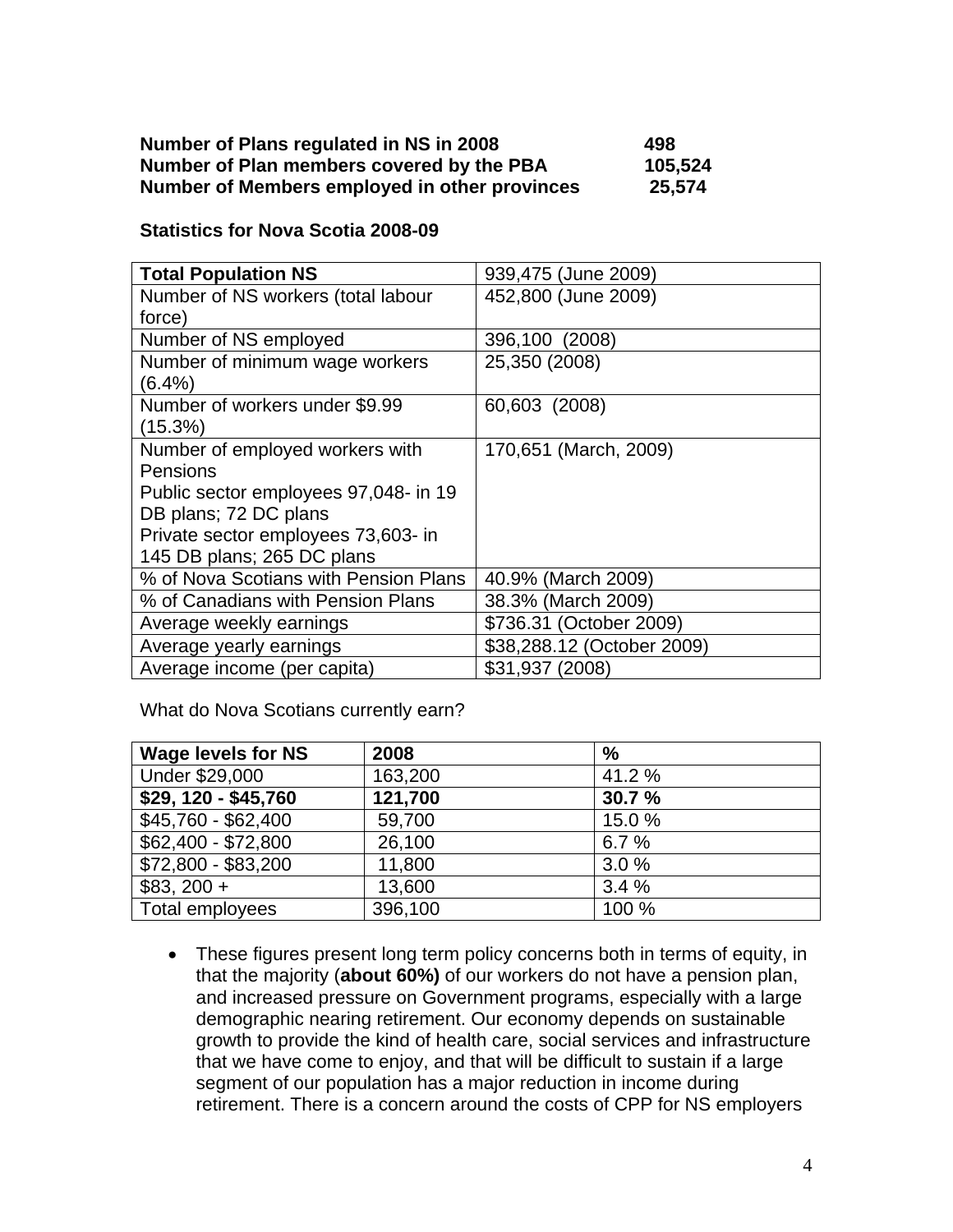and employees, when 71.9% of NS workers make less than the current maximum of \$47,200 per year. Currently employers and employees share the costs of CPP, paying a rate of 9.9%.

- **For the 41% of Nova Scotians making under \$29,000**, the Federal Government programs of Old Age Security, Guaranteed Income Supplement and Canada Pension Plan as well as the Spouse's Allowance should provide adequate retirement income to replace their current earnings. For this group, increased pension contributions now would only offset their Guaranteed Income Supplement, and it would be inappropriate public policy to require this group of earners to save more now for a pension when they have other expenses that take priority. Their income will be replaced at approximately 72% in retirement. The most appropriate savings vehicle for this group is a Tax Free Savings Account, as withdrawals from this account will not be taxed when they are in retirement or impact their GIS.
- In terms of priority, for the 52% of Nova Scotians making between \$29,000 and \$72,800, this is the area where the pension system tends to not replace enough of their income for an adequate retirement.
- With this group of wage earners, the divide comes between those that have a registered pension plan and those that do not. For those that have a pension plan, they would be better off with the CPP and the pension plan, provided their employer remains solvent and they are in an industry not impacted by recent market adjustments. The CPP is indexed, whereas a number of private pension plans are not. For some, the security of the CPP would be welcome.
- For those who have no pension plan and those who are self-employed, Nova Scotia is participating with the Federal Government and other Provincial and Territorial counterparts to examine pension coverage and retirement income adequacy of Canadians. Nova Scotia will continue to push forward with other jurisdictions for solutions that will benefit all Canadians in the years ahead.

## **Quick Pension Facts:**

- In 2008 only 40.9% of employed workers in Nova Scotia contributed to pension plans and this is down from approximately 45.5% in 1996, according to Statistics Canada. The national level was 38.3% in 2008.
- Of 396,100 employed paid workers, 234,100 people were not contributing to a pension plan in Nova Scotia in 2008. This is over 59.1% of employed people.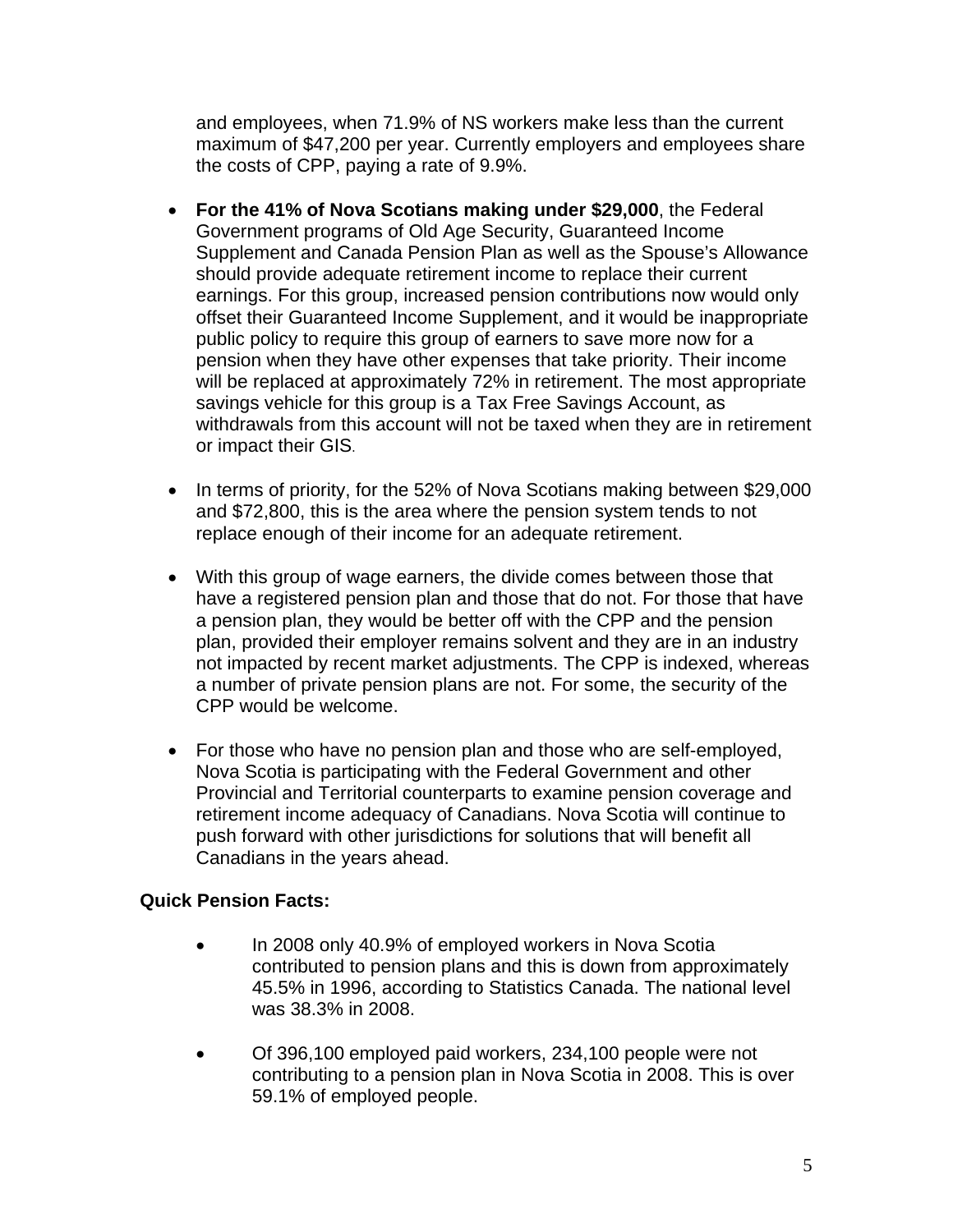- In April 2008, there were 177 active Defined Benefit plans regulated by Nova Scotia; 19 were public plans; 145 were private; 13 (8%) of active DB plans are not admitting new members to the plan.
- Government programs, including the Canada Pension Plan, Old Age Supplement and the Guaranteed Income Supplement, continue to provide the majority of income support to seniors in the Atlantic region, accounting for 51% of seniors' income, well above the national share of 41%.
- In Nova Scotia, government transfers account for 47% of seniors' family income. Retirement income accounts for 37%.
- Labour force participation rates of those aged 65-69 have more than doubled in Atlantic Canada since 2001, from 6.8% to 15.6% in 2008.

## **The Private Sector:**

Many of the private sector plans that exist in NS are related to well-established manufacturing plants and other industries. Some are DB plans that are closed to new members, and new employees are placed in DC or group RRSP plans. These moves were designed to save costs, but many are under pressure to keep the costs down to manageable levels. One of the first goals of the Pension Legislative Framework will be to do no harm to these existing plans. They may be assisted by some of the funding recommendations outlined in this discussion paper and also recommendations on mergers and continuance with other plans.

#### **The Near Public Sector:**

Many of the regulated private sector plans are in the "near public sector". Universities, municipalities, and the health care field are considered "private" but a portion of their funding comes from the Provincial Government. Universities and municipalities with DB plans believe that they should be given longer solvency funding periods or be exempt from solvency funding requirements, as their risk of becoming bankrupt or winding up is limited. The NSAHO pension plan has many members from Nova Scotia's hospitals, District Health Authorities, and government funded residential facilities, and the current rules around solvency have proved to be a barrier to step changes negotiated with their members, which are important factors for retaining these workers in Nova Scotia.

Historically, municipalities and universities have urged that they should be exempt from solvency funding, as they are not like a business and there should be some recognition that their operations pose less of a risk to the continuation of their pension plans.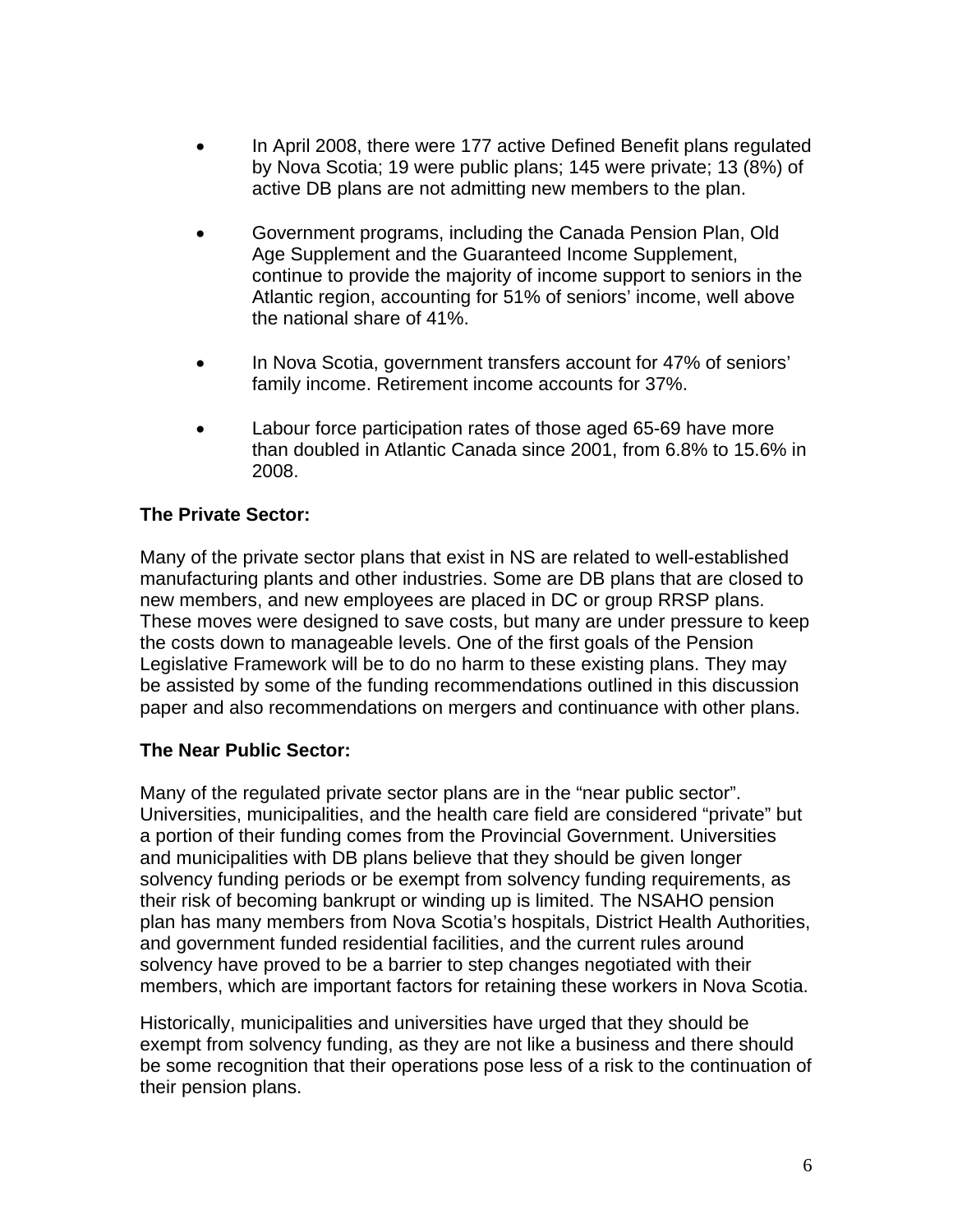The Arthurs' Report in Ontario recognized the merit in different funding rules for defined benefit plans based on the governance, funding arrangements and risk characteristics of such plans.

Many of these plans have strong governance and accountability measures in place. Other provincial jurisdictions have different rules with respect to whether municipalities and universities are subject to solvency rules, and in many cases, government run hospitals are part of the provincial pension plan and exempt from the solvency rules. This difference can mean that NS universities, hospitals and municipalities are at a competitive disadvantage when compared to other provinces.

The Government has in the past, temporarily provided university and municipalities, and multiple employer pension plans with funding relief.

The Department is open to suggestions for a risk-based approach that would meet the Arthurs' tests based on a track record of plan governance; funding arrangements; and the lower risk characteristics of the plan. A risk-based approach might include a lower percentage of solvency payments, and a planned approach towards addressing the fundamental cost drivers of the plan, to ensure it moves towards a more solid financial footing. The Ontario and Federal Government are poised to implement risk-based regulation and more can be found at their websites at [http://www.fin.gc.ca/activty/consult/pensions-eng.asp;](http://www.fin.gc.ca/activty/consult/pensions-eng.asp) [http://www.osfi-bsif.gc.ca/app/DocRepository/1/RA/0809/eng/6.2\\_e.html](http://www.osfi-bsif.gc.ca/app/DocRepository/1/RA/0809/eng/6.2_e.html) and at <http://www.fsco.gov.on.ca/english/pensions/IPRS-Jan2010.pdf>

#### **Experience in other Jurisdictions**

Many countries, including Britain and the US, are facing some of the same issues as Canada, and many companies including IBM, BP and Barcleys are looking at closing their Defined Benefit (DB) pension plans to new members and offering new employees saving accounts for retirement savings. In 2009, over 90% of DB plans in the UK were closed to new members. A special commission was set up in December, 2009 to review the affordability of public sector pensions.

In the US, recent reports on the failure of 401(k) retirement accounts highlight their inability to provide for retirees the level of income acquired in pension plans. The timing of retirement (in a recession) can create a major deficit - a blow from which the retiree may never recover. Gunderson and Wilson agree that "a decreasing proportion of the working population is participating in employment pension plans. In Canada, they found that only about 35% of employees are covered by an employment pension, with coverage being only **24% in the private sector**."(p.E1)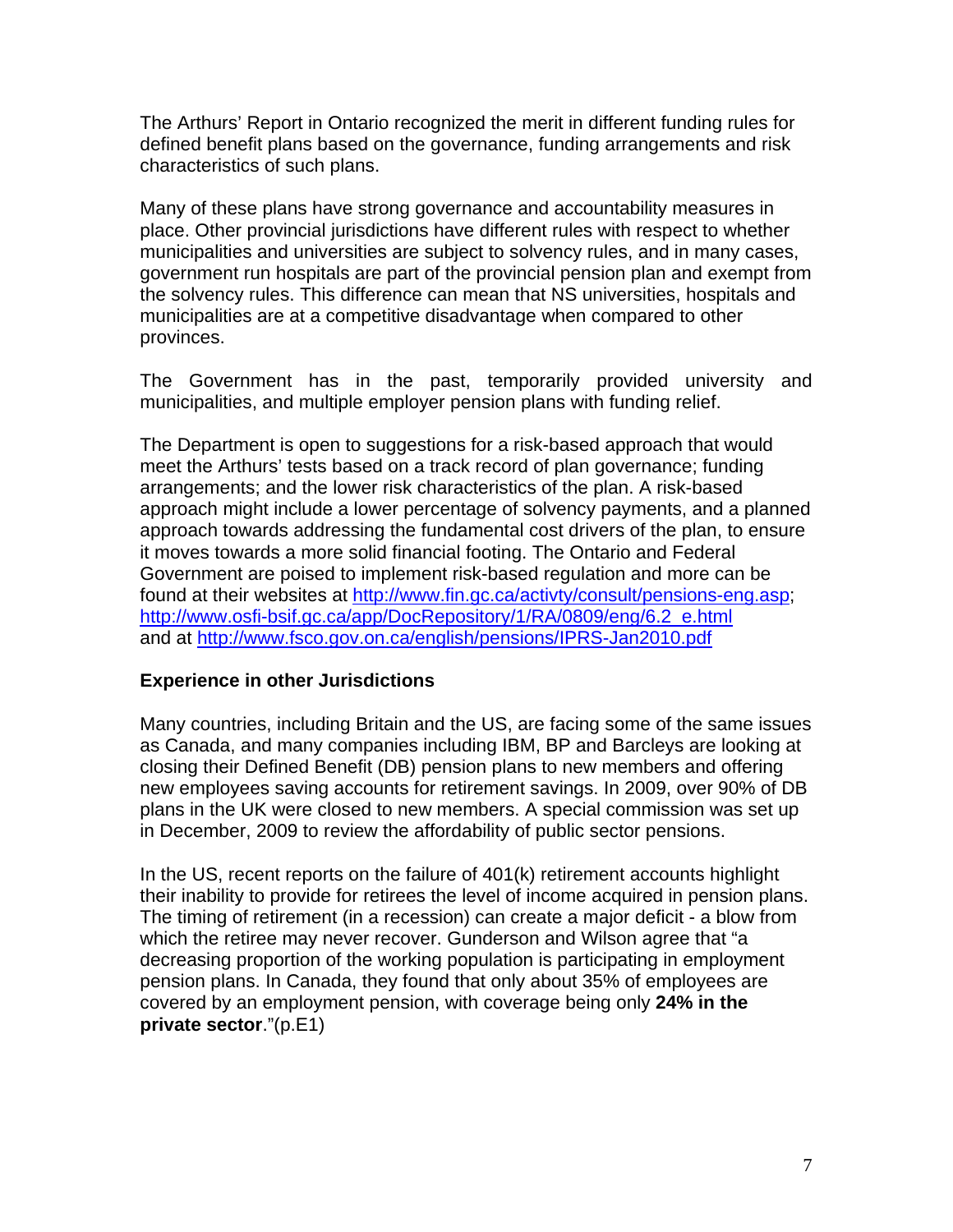# **Responding to the Panel's recommendations**

## **1. Increasing transparency of information under Pension Benefits Act**

The Review Panel found that the current legislative framework is very much directed at defined benefit plans, and was not flexible in adapting to the new types of plans, notably the defined contribution or target benefit plans.

The Panel also noted issues with respect to portability of pension plans to new jobs, that some of the regulation had unintended consequences for pension plans, and the legislative environment discouraged the creation of new pension plans. This has been noted by Gunderson and Wilson in "*Encouraging Small and Medium Sized Firms to Participate in Pension Plan*" (Advocis. Sept, 2009.)

The increased regulation of pension plans has also contributed to a decline in pension coverage and the shift to DC plans which tend to be simpler and not to involve extensive regulation. As stated by Pesando and Turner (2001, p. 135): "A major factor discouraging establishment of new plans in Canada is the complexity of pension laws… **Laws designed to reduce risks to workers have become so expensive for employers to comply with that they may be counterproductive.**  Some employers have switched their defined-benefit pension plans to money purchase (defined-contribution) plans or have terminated them in favour of group RRSPs." (p. 2.6)

The Panel recommended changes that would create an environment whereby pension promises would be fulfilled, by setting a new standard for solvency funding and ensuring transparency of information impacting a pension plan. This is much easier to achieve in the information age, but there are some caveats. This does not mean that an employee or retiree would obtain expensive actuarial information on a pension at the slightest request, but rather, that regular, credible information is posted on a continual basis, so that both employees and employers know how the plan is doing.

The current Act has a provision (s 16) which outlines that the documents that create and support a pension plan shall set out the obligation of the administrator to provide members with information and documents required to be disclosed under the Act. Sections 31 and 32 outline the generic information that has to be disclosed to new members and how certain information is disclosed for amendments to the plan. Sections 35 and 36 outline how information will be provided "on written request without charge" for plan members and others, but it is written in a very restrictive manner.

Response to Recommendation #1:

The Department agrees with the recommendation that these sections be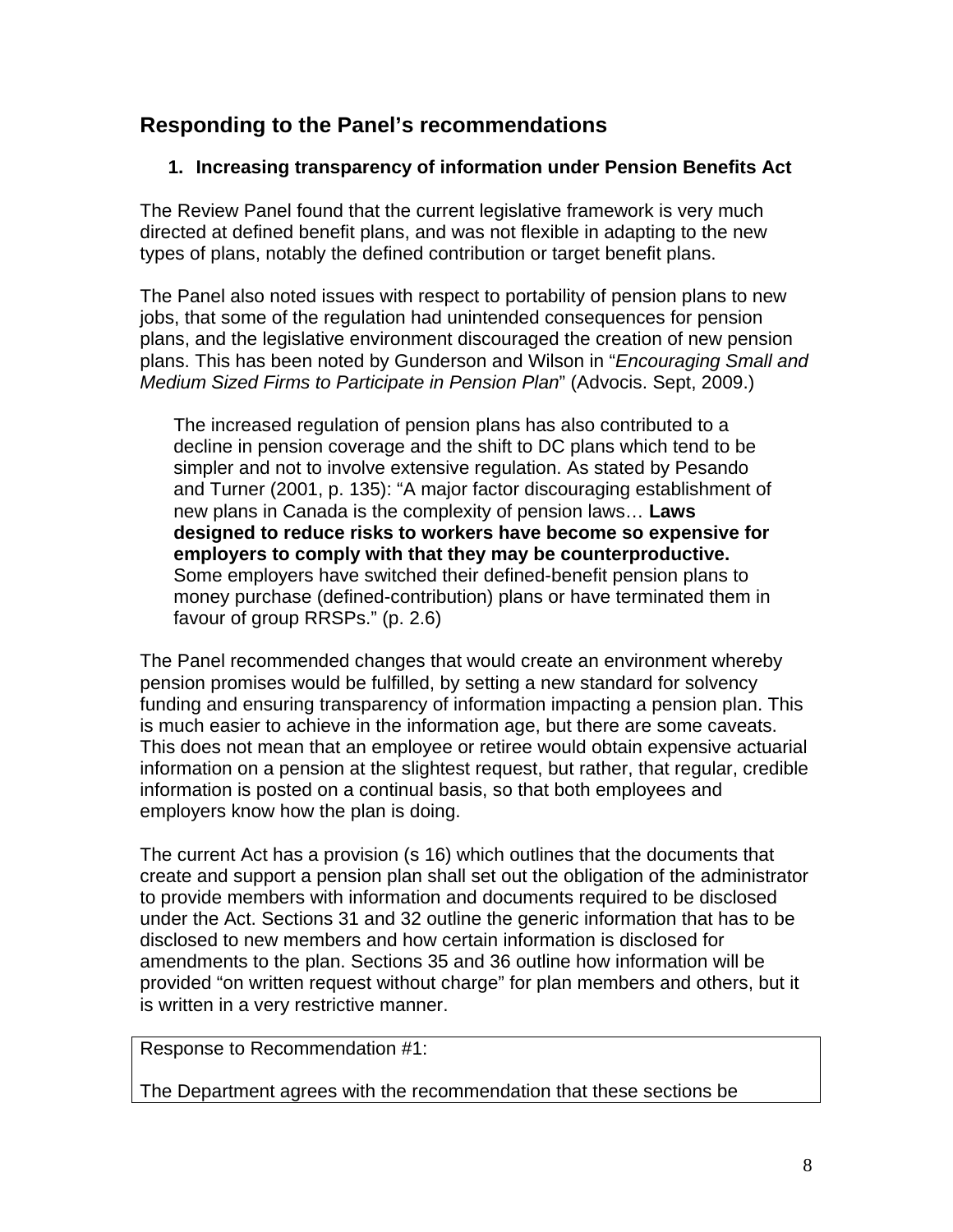modernized, to:

- **(a)** allow greater access to information and
- **(b)** to facilitate effective participation in the formulation of decisions impacting the pension plan.

There should be transparency of information about key aspects of pension plans to members. Information that is sent out annually to members should be in plain language and include information about the funded status of the plan.

**2.** Goals of Pension Benefits Act

The Panel found that the current Pension Benefits Act does not have a purpose that outlines the goals and objectives of the legislation. The principles the Panel would include are:

- (1) To maximize the likelihood that pension promises are met by;
	- i. Isolating pension funds from employer funds;
	- ii. Providing vesting protection so that benefits are not lost;
	- iii. Providing appropriate rules for the protection and benefit of employees in the event of discontinuation of employment, early or late retirement; and of spouses or beneficiaries in the event of the employee's death, or marriage breakdown.
	- iv. Prescribing appropriate minimum funding requirements.
- (2) To ensure that employees have appropriate access to information about their individual benefits;
- (3) To provide transparency of information about all aspects of pension plans to members; and
- (4) To promote and facilitate the implementation and continuation of pension plans.

The Department accepts the Panel's recommendations, while noting that employees want to know that the pension will be there when they need to retire. They want Government to ensure funding exists or security is in place so that they will have some income even if the employer goes bankrupt, or closes down a plant. Generally pension insurance plans are expensive to maintain, and have run into funding difficulty in the US, Great Britain and Ontario.

The Department accepts the Panel's recommendations, but would like comments on the vesting periods. Employers have expressed concerns that the vesting period be at least 12 months from starting employment, as many new employees are still in a probation period for that period, and may leave the position. Ontario has brought forward legislation requiring immediate vesting, however, employers still have the option of requiring an employee to work 2 years before they can contribute to a pension. The employee is usually allowed to purchase back any time worked once he/she becomes a fulltime employee. Gunderson and Wilson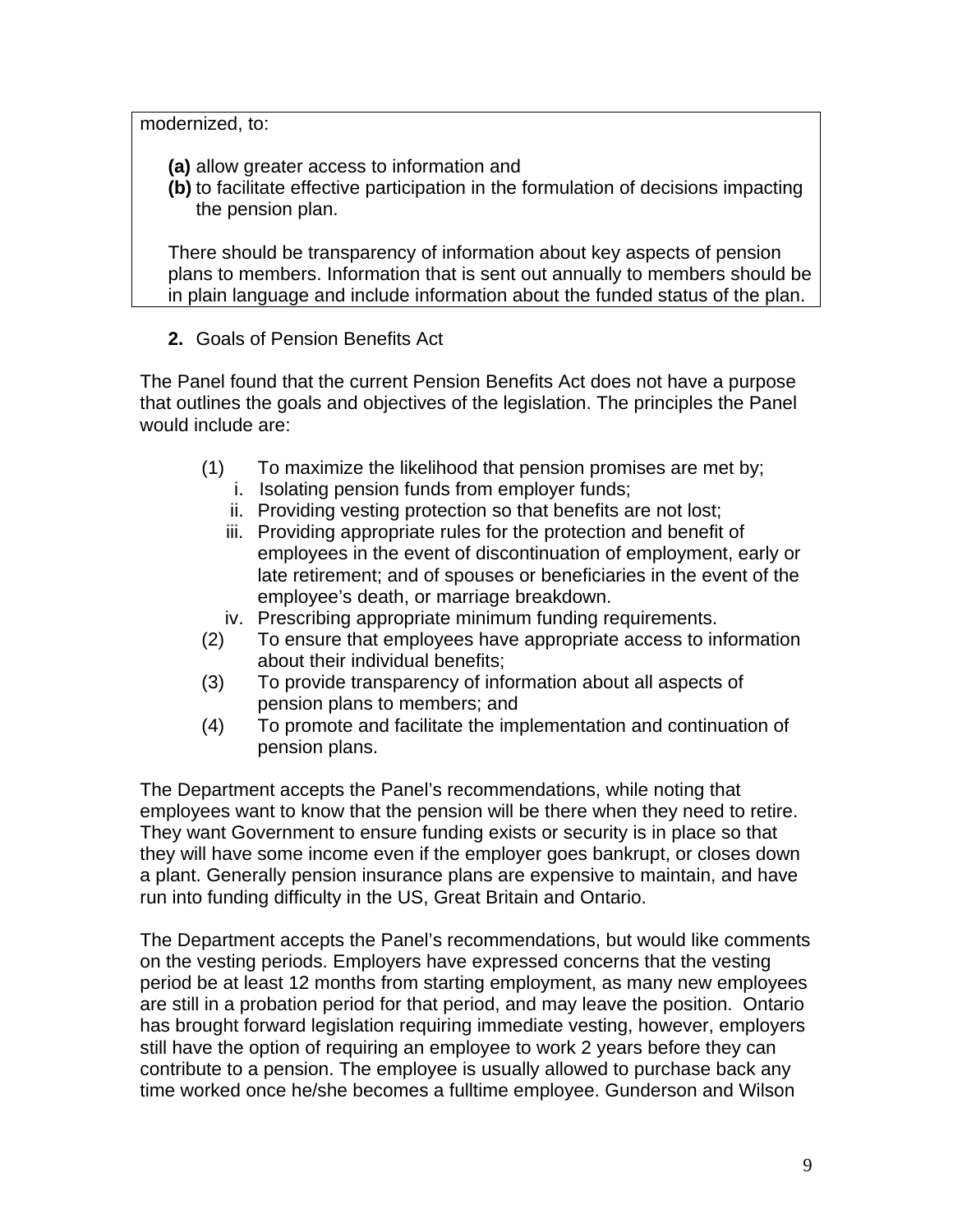recommend phased, gradual vesting as an incentive to employers to set up the plan. They recommend phasing in over a 3 year period, with 1/3 vesting at the end of the first year;  $2/3$  at the end of the  $2<sup>nd</sup>$  year, and full vesting at the end of the  $3^{rd}$  year. (p 4-27)

With respect to efforts to promote and facilitate the implementation and continuation of pension plans, the Government currently only has a "modest" capacity, both in terms of human and fiscal resources, to sponsor promotional undertakings around pension plans. Gunderson and Wilson have echoed the Panel's call for aggressive promotion of pension plans, and believe there are incentives that Governments can use to foster pensions by removing barriers to their growth. They suggest:

• Public policy should focus on DC plans and thoroughly consider how to improve the regulatory environment for DC plans. To date, public policy has concentrated its efforts on examining DB plans.

• It should be made clear that DB plans are not risk free and that while DC plans entail investment and longevity risk, these risks can be effectively mitigated.

• Harmonize federal/ provincial regulations affecting both DB and DC plans.

• Reduce administrative complexities and fees and exploit economies of scale to foster group plans by encouraging business associations, professional associations and sector councils to establish plans.

• Consider mandatory coverage, with opting out provisions, as the default option.

• Foster simplicity and transparency for DC plans by having a limited range of investment options for most members, and reduce risk with age-adjusted balanced portfolios that become more conservative as the member approaches retirement age (with safe-harbour protection for employers or groups who follow such procedures). (p. E-2)

We can work to promote the continuation and development of new pension options. However, with the sophisticated legal and accounting advice available to employers today, it is unlikely that new DB plans will be created without some strong incentives. Some incentives noted by Gunderson and Wilson include:

• Contributions to retirement savings plans should be determined on a lifetime average basis.

• Past Service Contributions to DC plans should be permitted, up to the limit of the employee's unused RRSP contribution room.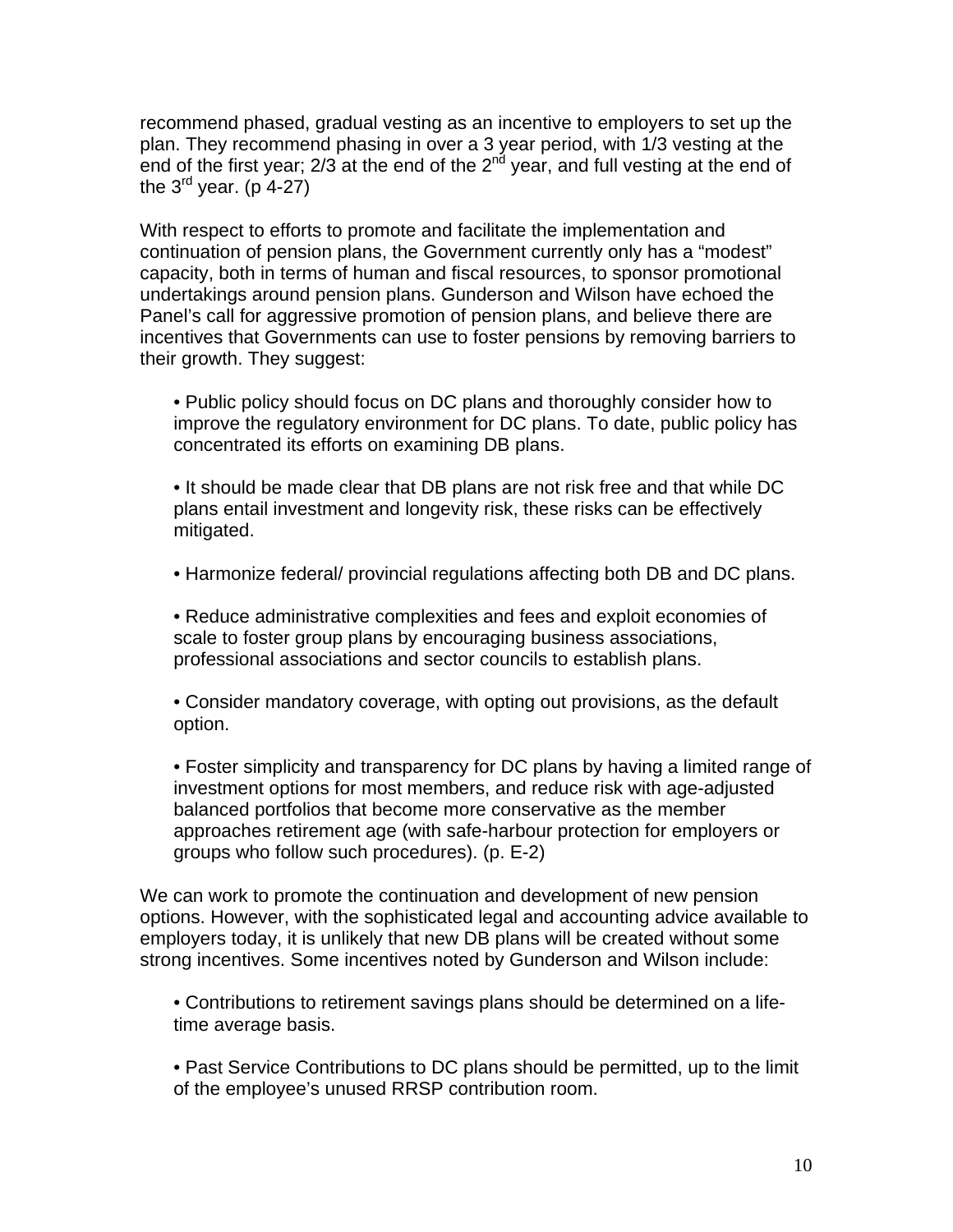• The current 2-year 100% vesting rule should be replaced by gradual vesting over a 3-year service period.

• The age limit for contributions to retirement savings plans should be increased by three years to 74, implemented over a 3-year phase in period.

• Contribution limits for DC plans (and RRSPs) should be increased to 20% of earned income, and the maximum dollar limits should be increased proportionately. Further increases in these limits should be a priority for future fiscal policy.

• GIS recipients should be permitted to claim non-refundable tax credits that eliminate the personal income tax that they would otherwise pay.

• The OAS claw-back of 15 percent should be reduced to 10.5 percent. (Gunderson and Wilson, p. E-2)

Response to Recommendation #2:

1. The Department recommends adopting the Panel's recommendation that a purpose section be added to the legislation to indicate that the goals and objectives of the legislation are to ensure that pension funds are isolated from other employer funds; to prescribe appropriate rules for the protection and benefit of employees in certain circumstances (eg divorce; termination, etc); and to prescribe minimum funding requirements.

2. The Department would like more feedback from employers and employees on the phased-in approach to vesting over the first 2 or 3 year period. As there has been no new DB plans in the past decade, employers may be reluctant to change existing vesting rules for older plans. In Ontario, they have just amended the Act to allow for immediate vesting, however, employers are still waiting two years to allow employers to join their pension plans.

3. The Department accepts the recommendation that greater plain language information about pensions is needed for members and retirees.

4. To better promote pensions, the Department is recommending that barriers to pension growth be removed or streamlined, and that new provisions be added to allow business associations, and other groups to form pensions that will achieve better economies of scale.

5. The Department will work to enhance the incentives to pension plans, including working with the Federal Government on tax incentives that encourage pension plans for workers.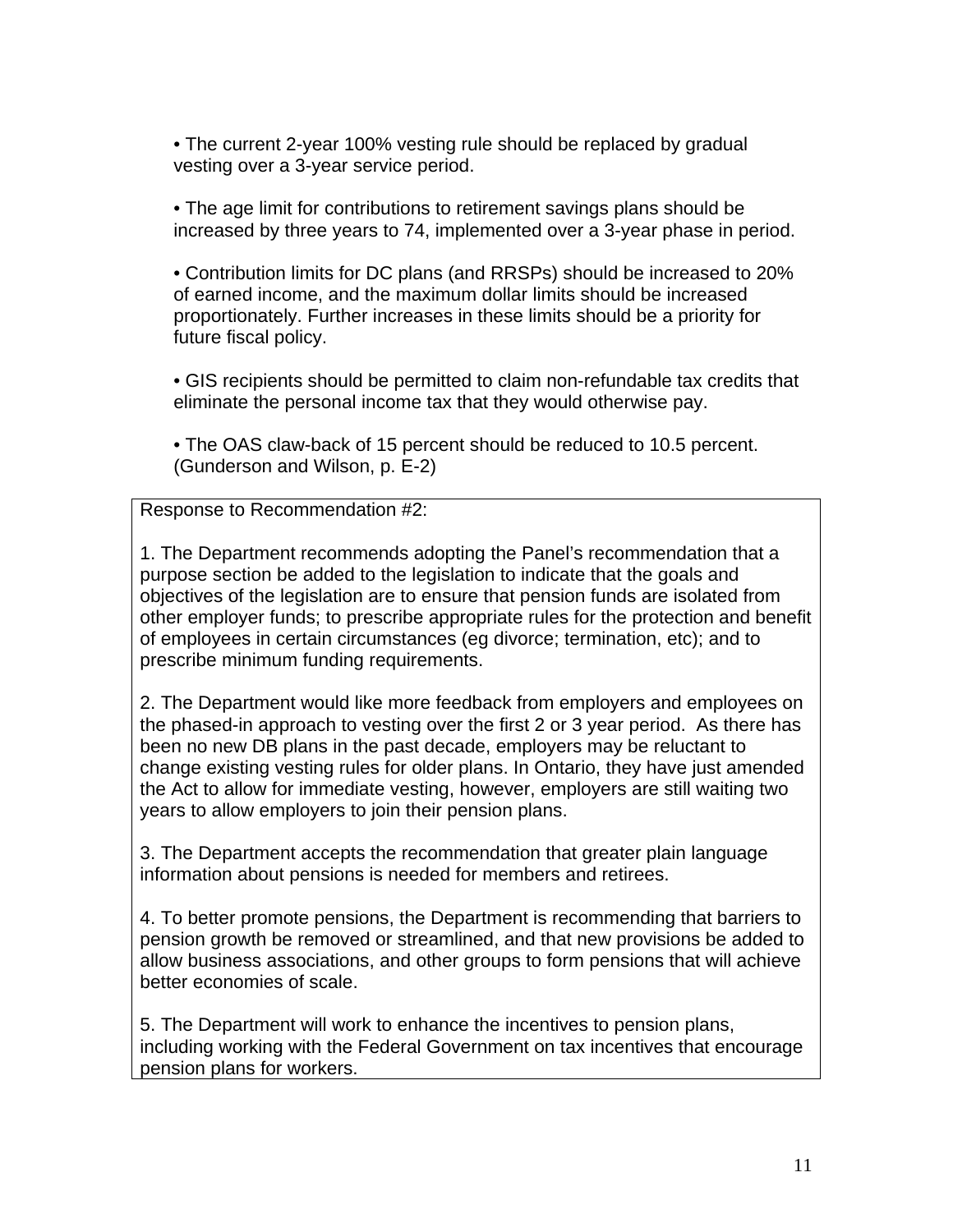## **3. Issues that the Pension Benefits Act should avoid.**

The Panel noted that the legislation and regulations should avoid being overly prescriptive. The administrators of pension plans should be given broad discretion to act, provided it is within the spirit and intent of the legislation. The Department agrees with this recommendation and notes that the list that the Panel has provided on what the legislation should **avoid** is very similar to the recommendations of Gunderson and Wilson noted above:

- (1) Avoid establishing minimal acceptable levels of benefit
- (2) Enforcing equity between plan members (beyond that already applicable to other forms of compensation)
- (3) Favoring one form of pension over others
- (4) Preventing new forms of pensions from being developed
- (5) Increasing regulatory burden either quantitatively or qualitatively
- (6) Discouraging the establishment or continuation of pension plans by unnecessary regulatory burden.

The Department is concerned that the regulatory burden has discouraged rather than encouraged pension plan growth, and is sensitive to the need to create a permissive rather than prohibitive framework.

Response to Recommendation #3:

The Department recommends adopting the Panel's recommendation that the legislation and regulations be construed in a permissive manner and that these key principles be incorporated into the legislation.

## **4. Interpretation of the Pension Benefits Act**

The Panel found that the bias in interpreting the Act and regulations should be permissive, not restrictive. It recommended that if something is not forbidden and does not contradict the spirit of the Act and Regulations it should be permitted.

Response to Recommendation #4:

The Department recommends adopting the Panel's recommendation that the legislation and regulations be interpreted in a proactive manner, so that nothing is to be construed as prohibiting or limiting a pension administrator's discretion to act within the scope of the legislative framework.

In addition, the Superintendent of Pensions should be permitted to accept new pension plans and innovative proposals provided they meet the spirit and intent of the legislation.

**5. Expand the Act to allow new types of plans.**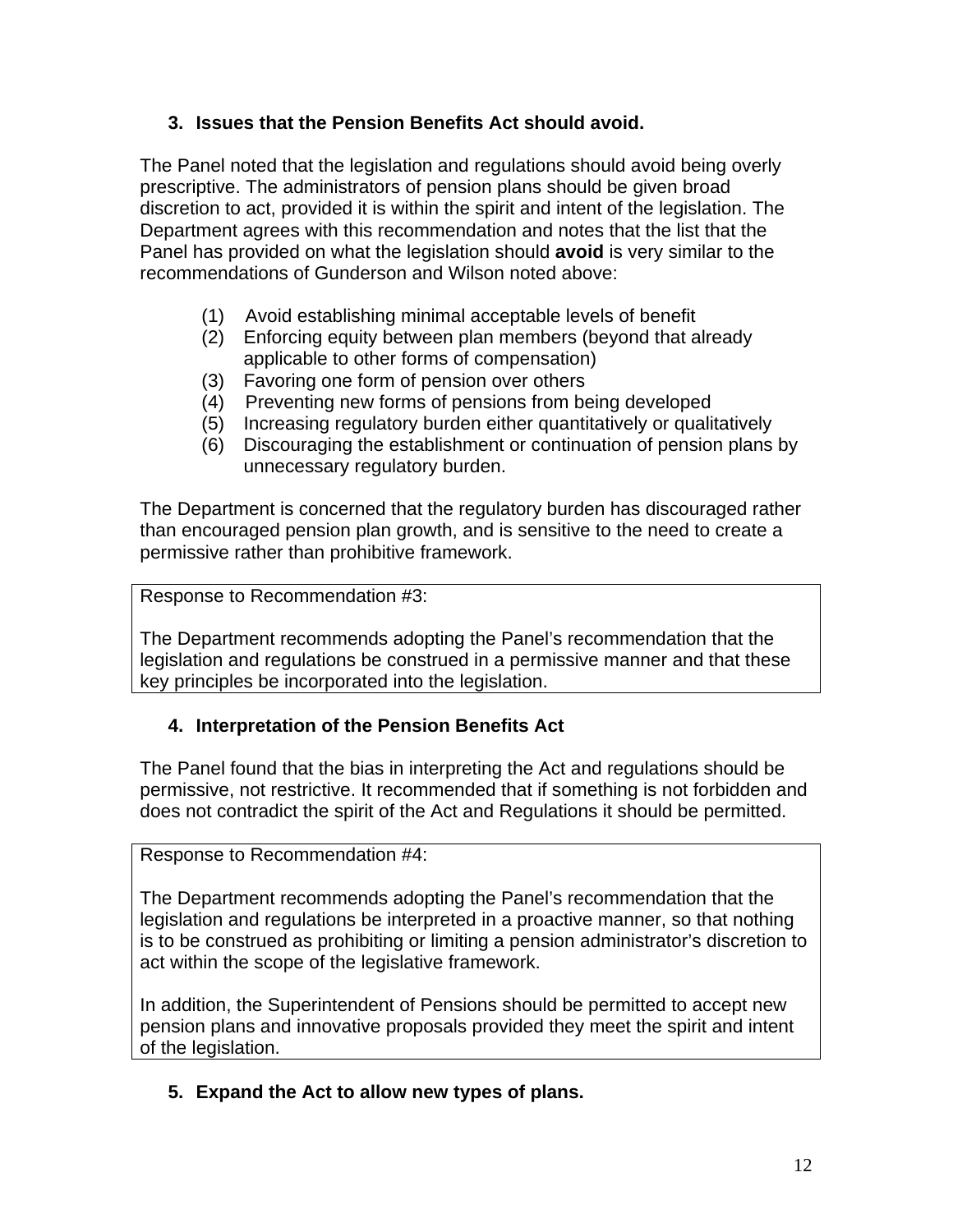The Panel recommended that jointly Sponsored Pension Plans, either single or multi-employer, should be eligible for registration and regulation as a distinct type of plan. The Department agrees with this proposal and notes that the Act should be amended to allow sponsorship of plans by business associations, unions, professional groups or sector councils. The cost and administrative burden associated with a pension plan decreases when there are many members.

The ABC plan supported by Alberta and BC, and now Saskatchewan, has been offered as a practical solution for small companies and the self-employed who cannot afford to start their own pension plans. The NS Pension Panel recommended a NS Provincial Pension Plan for these groups as well. The Province of Saskatchewan has a smaller defined contribution plan that allows small businesses and the self-employed to contribute, and it has helped to reduce management costs by covering a wide membership.

Since the December, 2009 Ministers of Finance Meeting in Whitehorse, the Federal, Provincial and Territorial governments have embarked on a process to analyze a range of possible solutions to deal with the challenges Canadians face over the coming decades as they save for their retirement years. This will involve the further examination of the national pension option commonly referred to as a voluntary defined contribution supplement to the CPP, along with other possible mechanisms that could be a benefit, such as changes to tax and pension standards legislation to improve coverage and retirement income savings for Canadians.

The department supports these types of flexible options and agrees with the broadening of the legislation to permit as many types of retirement solutions for as many types of organizations as possible.

Response to Recommendation #5:

The Department recommends the adoption of the Panel's recommendation that the legislation and regulations be amended to recognize jointly sponsored plans and those plans that may be formed by business associations, unions, professions and sector councils or by the provinces and territories.

The Department recommends that permissive language be adopted to permit the enhancement of CPP or membership in other plans that may be set up by the Provinces to assist workers with pension savings.

## **6. Allow Target Benefit Plans under the Act.**

The Panel recommended that Target Benefit Plans be another form of pension plan available under the legislation for single employer or multiple-employer groups. Specified Multi-Employer Pension Plans are an example of this type of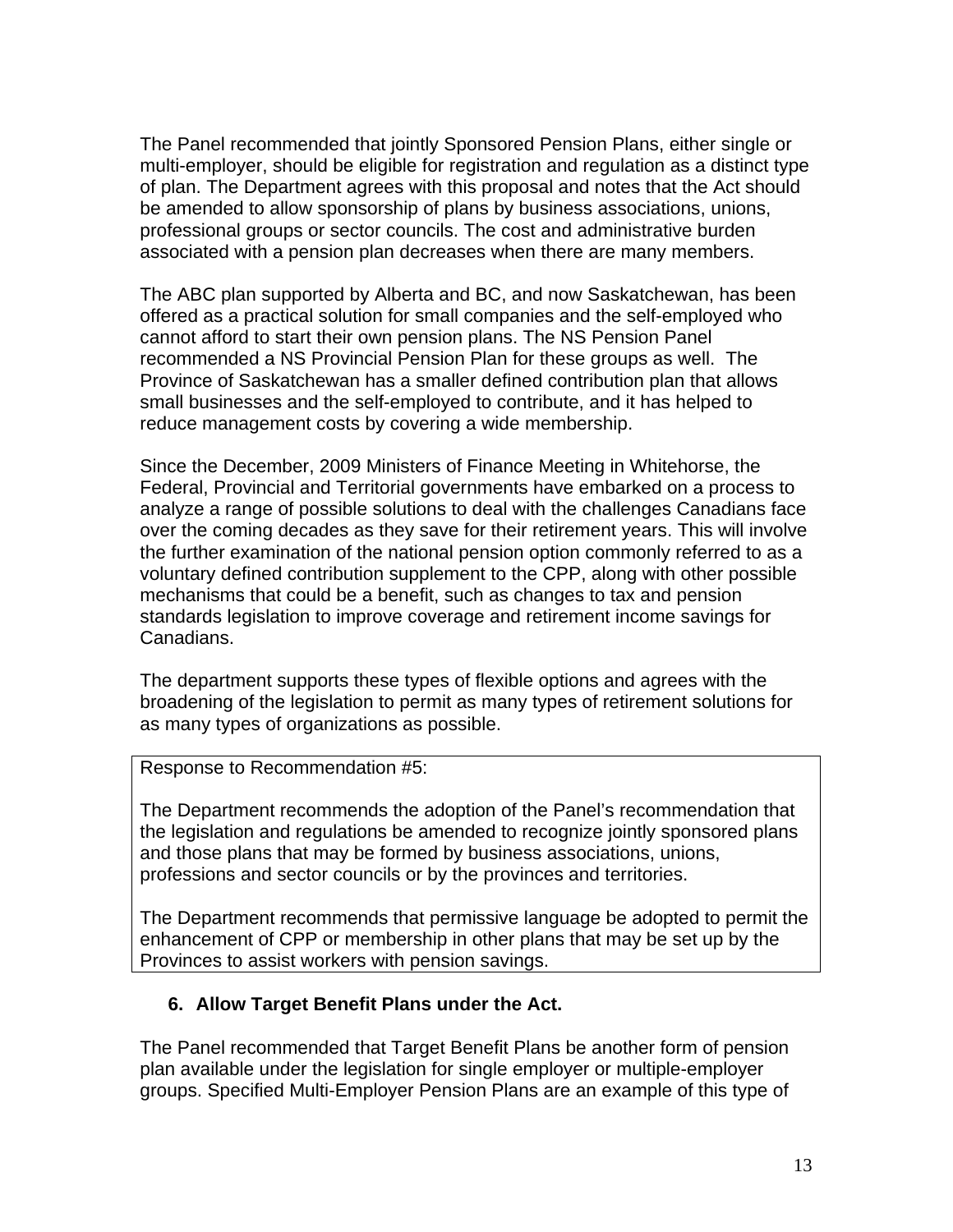plan. A Target Benefit Plan would be governed by a joint trusteeship of the plan, and require the employer(s) or sponsors to pay at least 50% of the total contributions. All contributions would be required to be used for the provision of benefits and to cover plan expenses. These plans have been operating in Ontario, and have been recommended by the Alberta/BC panel as well. Cameron Hunter, notes in *Benefits Canada*, (Feb 2, 2009) that there are pros and cons to these types of plans:

What makes target benefit plans so appealing is that they move beyond the notion that retirement benefits can only be provided by a "pure" DB or DC approach. This is accomplished by combining a DB approach **to providing** pension benefits with a DC approach **to funding** those benefits. In the process, target benefit plans effectively eliminate the plan sponsor risk associated with DB plans and significantly reduce plan member risks associated with DC plans.

For members: works much like a DB plan

- Pension benefits are determined by a set formula
- Assets are invested on an aggregate basis (benefits are not tied to investment performance on an individual's account)
- Mortality risk is pooled (no risk of outliving retirement savings)
- Access to DB-type pension features, such as subsidized early retirement survivor pensions, pre-retirement death, and termination and disability **benefits**
- Surplus is used for the benefit of plan members (e.g., to improve benefits)
- Members have a say in plan governance

For employers: works much like a DC plan

• A fixed schedule of contributions: no financial liability beyond paying predetermined contributions, and pension cost for accounting purposes is equal to employer contributions (i.e., accounting costs are fixed)

• Contributions are typically expressed as a percentage of pay (or a fixed amount per hour)

• Easy for members to understand and appreciate the value of the plan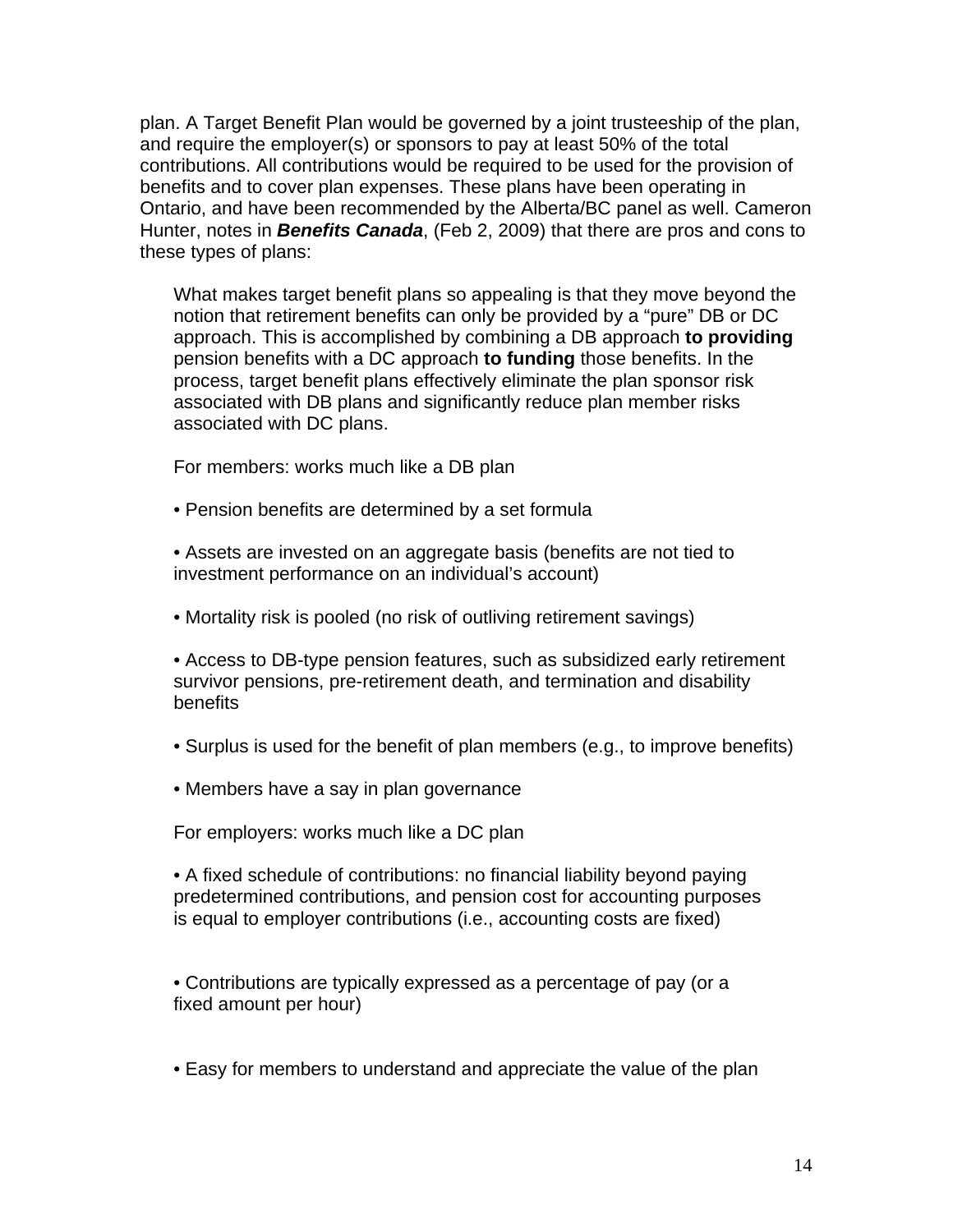• The employer is not required to comply with CAP guidelines (*Capital Accumulation Plan Guidelines* which apply when members are offered investment choice under a DC plan).

#### Response to Recommendation #6:

The Department would like more feedback from employers and employees on whether Target Benefit Plans be allowed under the Act. Members would have to understand the risks of a blended DB-DC plan and be provided plain language information on what is provided under the plan. The Department notes that allowing new options and opportunities for pension plans may mean additional human resources are required for the Superintendent's office, along with the capacity to develop new risk-based requirements to review compliance with the legislation. This impact may be moderated, however, depending on the economy and what type of plans business, unions and other organizations find the most favourable to adopt.

## **7. Allow the Pension Benefits Act to accommodate new Plans.**

The Panel recommended that the legislation be flexible to accommodate new plan designs and funding methods through subsequent regulations. This is a similar theme running through some of the above noted recommendations, and is a theme running through the reports in other Provinces. The Department supports this type of proactive view, and notes that these plans will change in the future, and the legislation should be open to accommodate these changes.

#### Response to Recommendation #7:

The Department agrees with the recommendation that the Pension Benefits Act be made more flexible to accommodate new plans and funding designs.

#### **8. Adopt an Accrued Benefit Measurement to test pension strength under the Pension Benefits Act.**

The Panel recommended that solvency funding and going concern valuations be abandoned, and in their place an accrued benefit measurement should be required. This method would account for all promises made, so would be helpful in tracking the costs of all new pension promises, such as the indexation of benefits. The going concern valuation was seen as being too simplistic a calculation, which can lull members into a sense of false security about how well the plan is performing. The solvency test is a stress test that looks at a complete wind up of the pension plan, so produces a far more dismal outlook, and usually requires members and sponsors to contribute more to the plan.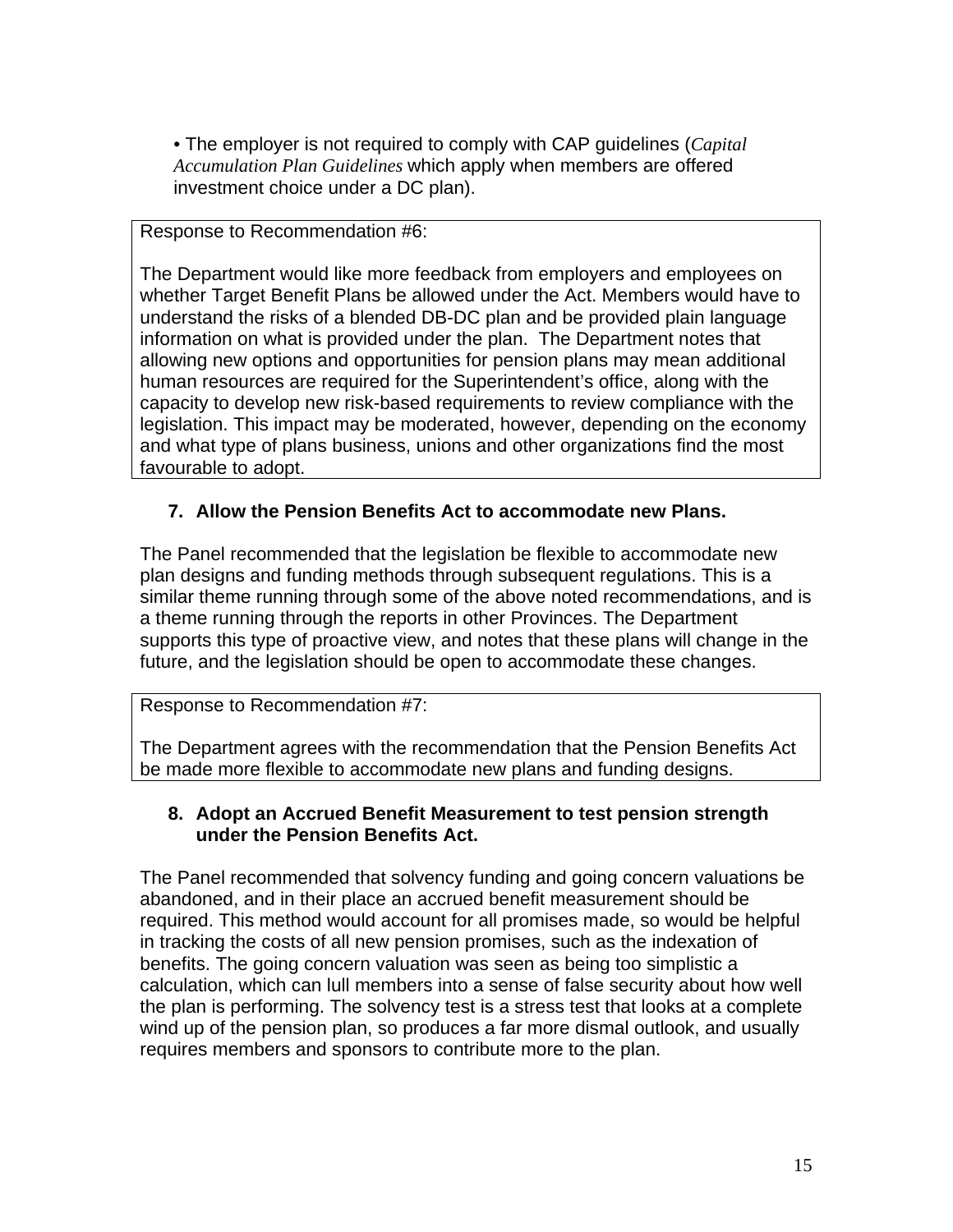The Department agrees that changes to solvency funding requirements may be required, and that the going concern valuation is limited on its own. It is concerned, however, that a new ABM standard may negatively impact individual plans. This recommendation has generated the most concern from employers and employees, and represents somewhat of a challenge in terms of harmonization with other jurisdictions. The Department welcomes further feedback on this recommendation.

Response to Recommendation #8:

The Department agrees that funding to test the true strength of a pension is a goal of the legislation. We welcome feedback on the recommendation to use the Accrued Benefit Measurement method, or whether another calculation would be an improvement for the various types of pension plans.

Most other provinces have stayed with the solvency and going concern valuations, however, the Arthurs Report in Ontario suggested more flexible arrangements. The Chair recognized the merit in having different funding rules for defined benefit plans based on their

- 1) governance,
- 2) funding arrangements, and
- 3) risk characteristics of the plans.

These characteristics would generally apply to health agencies, municipalities, and universities where the pension plans have a close relationship with their funding departments. Arthurs also talks about the incentives for mergers or consolidations of pension plans (less overhead; risk spread across greater numbers) which can save plans money and achieve better economies of scale.

These types of changes would allow certain types of plans more flexibility, based on their degree of risk, governance and the funding arrangements they have with Government. Moving to a risk-based system could require more staff in Pensions to review submissions, or more verification by accountants and actuaries that governance measures were being met. As noted, this is a key recommendation that requires discussion by all stakeholders. To see more on Ottawa's progress go to [http://www.fin.gc.ca/activty/consult/pensions-eng.asp;](http://www.fin.gc.ca/activty/consult/pensions-eng.asp) and Ontario, go to<http://www.fsco.gov.on.ca/english/pensions/IPRS-Jan2010.pdf>

## **9. Adopt minimum funding requirements for all plans.**

The Panel laid out specific requirements for minimum funding for all plans as noted in **Appendix A**.

Virtually all the Pension reviews and reports across Canada have recommended moving to a 10 year solvency amortization period, an increase from the existing 5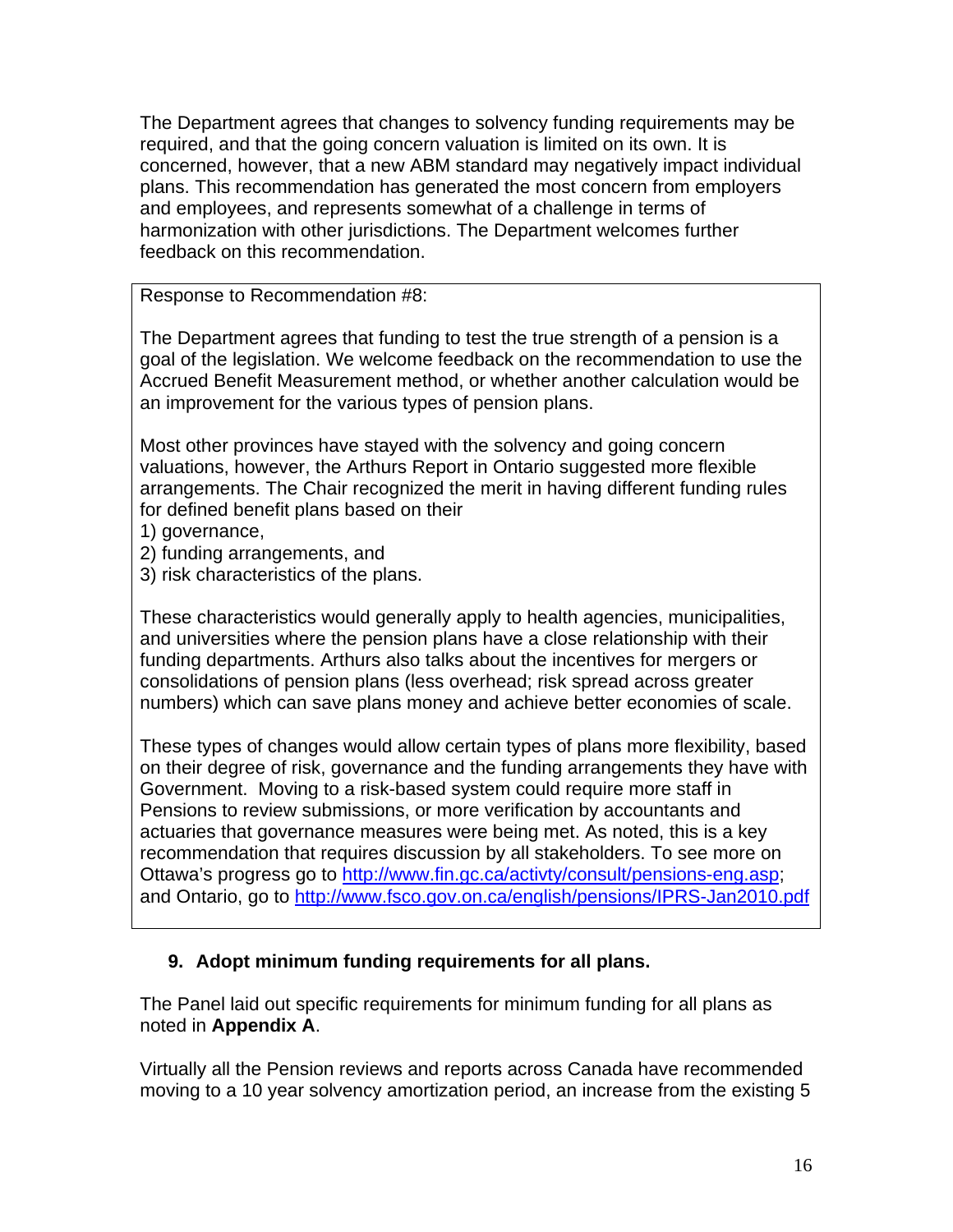years. The Department believes this recommendation is sound based on a longterm view of pension plan funding. Many experts believe that 5 years is a tougher standard and more protective of members' interests, however, in any system designed to achieve a balance of interests between employers and employees there has to be some flexibility to achieve the larger goal of encouraging the continuation of pension plans.

The Panel also recommended that a 5% collar be used as an attempt to provide an incentive to employers to continue to pay into the plan with less risk. This collar provision may give employers' confidence to increase funding to the plan as a type of reserve fund, without fear of increased future payment. It is assumed that many employers will be interested in this type of provision, which could hold different types of investments. We have heard from some employers that it would be helpful to allow letters of credit and recognize other instruments to help finance pension plan contributions.

Response to Recommendation #9:

The Department agrees with the 5% collar provisions, and welcomes further feedback on this recommendation and the following interdependent recommendations. To encourage greater funding and flexibility in funding, the Department is recommending that the Act allow letters of credit and other instruments to be used to meet pension plan obligations.

#### **10. Surplus rules.**

The Panel found that the uncertainty around surplus use and ownership should be mitigated, and outlined specific provisions which are attached in the Appendix A for quick reference.

Many find the discussion of a surplus a "moot point" in today's economy. The Ontario report suggested contribution holidays for employers who had funded between 105% and 125% and allowing sponsors to withdraw surplus from an ongoing plan funded at more than 125%. The Ontario report develops a very definite formula for splitting the surplus at various points in time and many employers and employees may like this certainty. The NS Panel recommends mitigating the uncertainty around use and ownership of a surplus.

Since the Panel's report, the Supreme Court of Canada has ruled in the *Kerry*  case, that it is appropriate for an employer to use funds from a defined benefit pension plan to fund a defined contribution plan. This makes sense in light of the fact that most workers would want the pension fund, even a defined contribution plan or other alternative, to continue to be available for future generations, and for their fellow workers.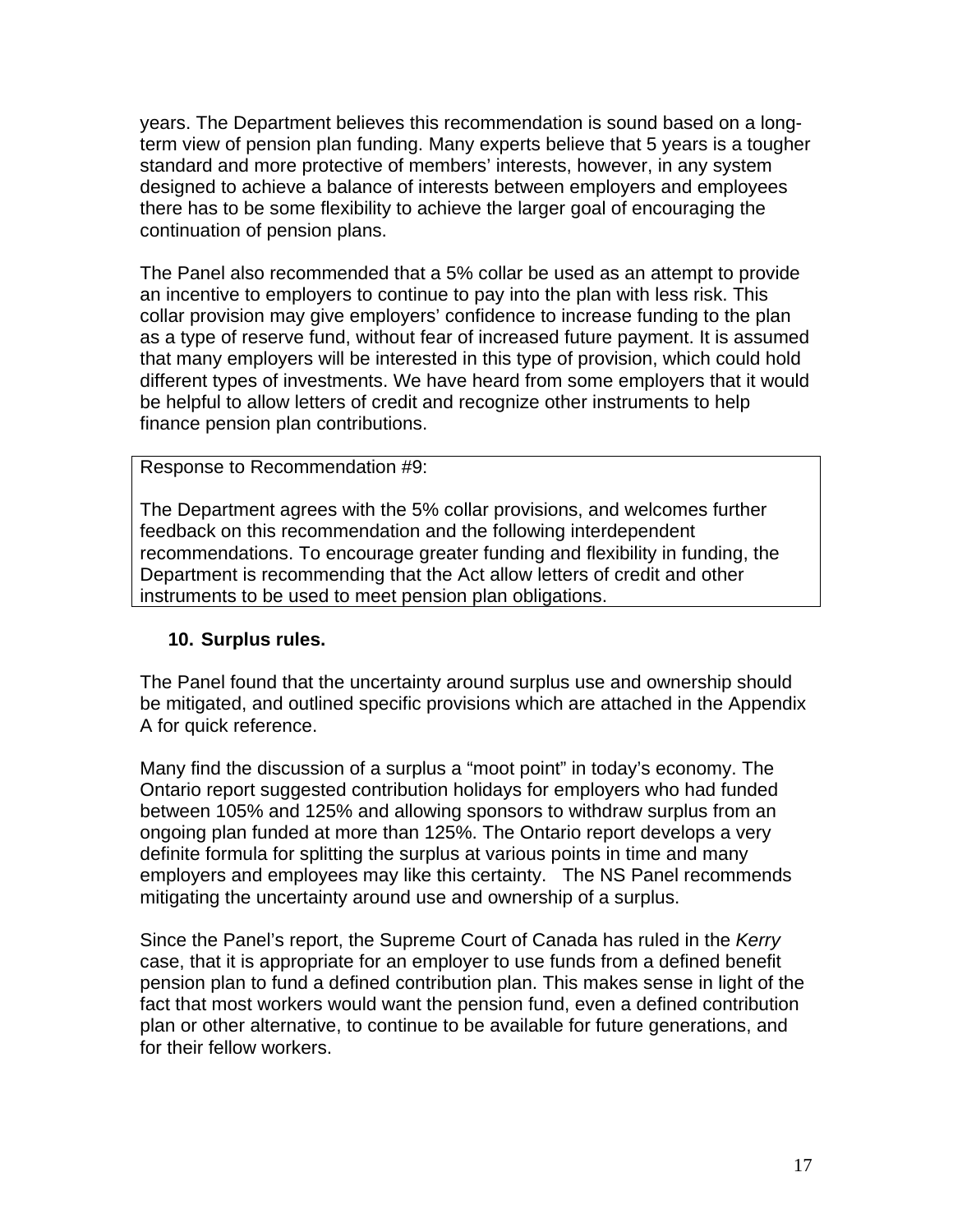It should be noted in the funding rules, there may be a benefit to uniformity across the country, as this may make it easier for plans to merge and integrate, and make it easier for workers to assess the solvency of their plans.

Response to Recommendation #10:

The Department agrees that mitigating uncertainty around use and ownership of a surplus could help encourage pension plans and assist in reaching full funding.

The Department welcomes any comments on how to deal with surplus use and ownership issues.

## **11. Ancillary Benefits.**

The Panel was consistent in its outlook that any ancillary or additional benefits promised should be treated like all other benefits, and should be funded. Some ancillary benefits may be agreed to at the bargaining table but are not fully costed. The true costs associated with these benefits may have led to their different treatment over time. Some ancillary benefits include disability benefits and benefits paid if a member dies before retirement.

Response to Recommendation #11:

The Department agrees that ancillary benefits should be accounted for in funding strategies. The Pension Review Panel included this recommendation in the Final Report but it was not considered in the Interim Paper. Any comments on how to deal with ancillary benefits are welcome.

## **12. Funding Transition Rules**

The Pension Review Panel included funding transition rules in their recommendations as they are extremely important if there are changes to the legislation. The Panel was careful to outline that time would be needed, especially for municipalities and organizations who provide indexing in their plans, as they would experience an abrupt increase in their liabilities because of the proposed Accrued Benefit Measurement rules.

The Department would note that this relates to the preceding sections and is useful in terms of aligning the various valuation timings and bringing all the pension plans under the Panel's proposed funding rules. It is really dependent however, on stakeholders' views about whether to change funding rules.

## Response to Recommendation #12:

The Department agrees that careful attention must be paid to the timing of new amendments, and their impacts on individual plans.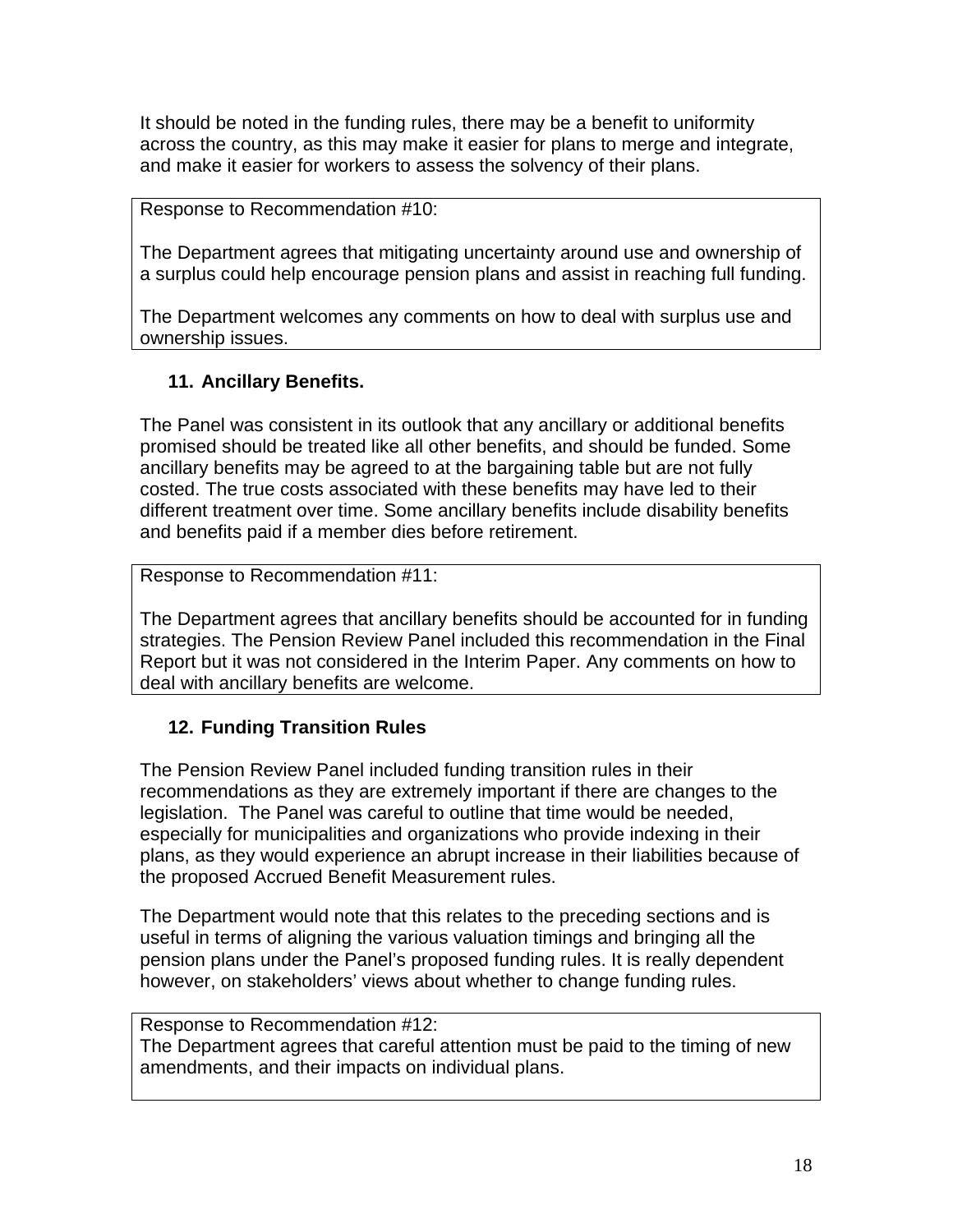It would also note that temporary funding relief measures can also be provided through regulation to help plans cope with economic changes and transitional matters. Any comments on funding transition rules are welcome.

## **13. Partial Wind-up Rules**

The Panel recommended that the legislation should indicate that upon termination, whether of an individual or a group, the member(s) should be able to take the commuted value of the pension plan, calculated on the same basis as the minimum funding standard. The Panel also recommended that the person or group be excluded from receiving any pension surplus. The employer would have to add funding to the plan if it went into a deficit.

Response to Recommendation #13:

The Department supports measures that will speed up payouts and make partial wind ups easier, recognizing that there is a trade off and that is that a worker or group is excluded from any future pension surplus. The Department anticipates that some multi-employer plans, and those which will see a larger number of terminating members in the next several years, would have difficulties funding solvency deficiencies utilizing current rules. One suggestion is relaxing these rules so that funding is only required to the extent that such amounts are over 5% of plan assets since the last valuation report.

Further comments on funding transition rules are welcome.

# **14. Closure and Use of surplus**

The Panel recommended that if an original plan is **closed** to new members and there are no new accruals, any surplus in an original plan should be transferable to a new plan according to the surplus rules that are noted in the Panel's report.

The Panel is recommending a legislative mechanism that would allow transfers to a new plan. The recommendation appears to support the Supreme Court of Canada decision in the *Kerry* case, and is a useful mechanism to avoid prolonged legal debate over prohibited transfers.

Response to Recommendation #14:

The Department agrees with the rationale put forward by the Committee welcomes any further comment on this provision.

# **15. Governance**

The Panel recommended the strengthening of governance over investments, and providing more specific directions to defined contribution investments. They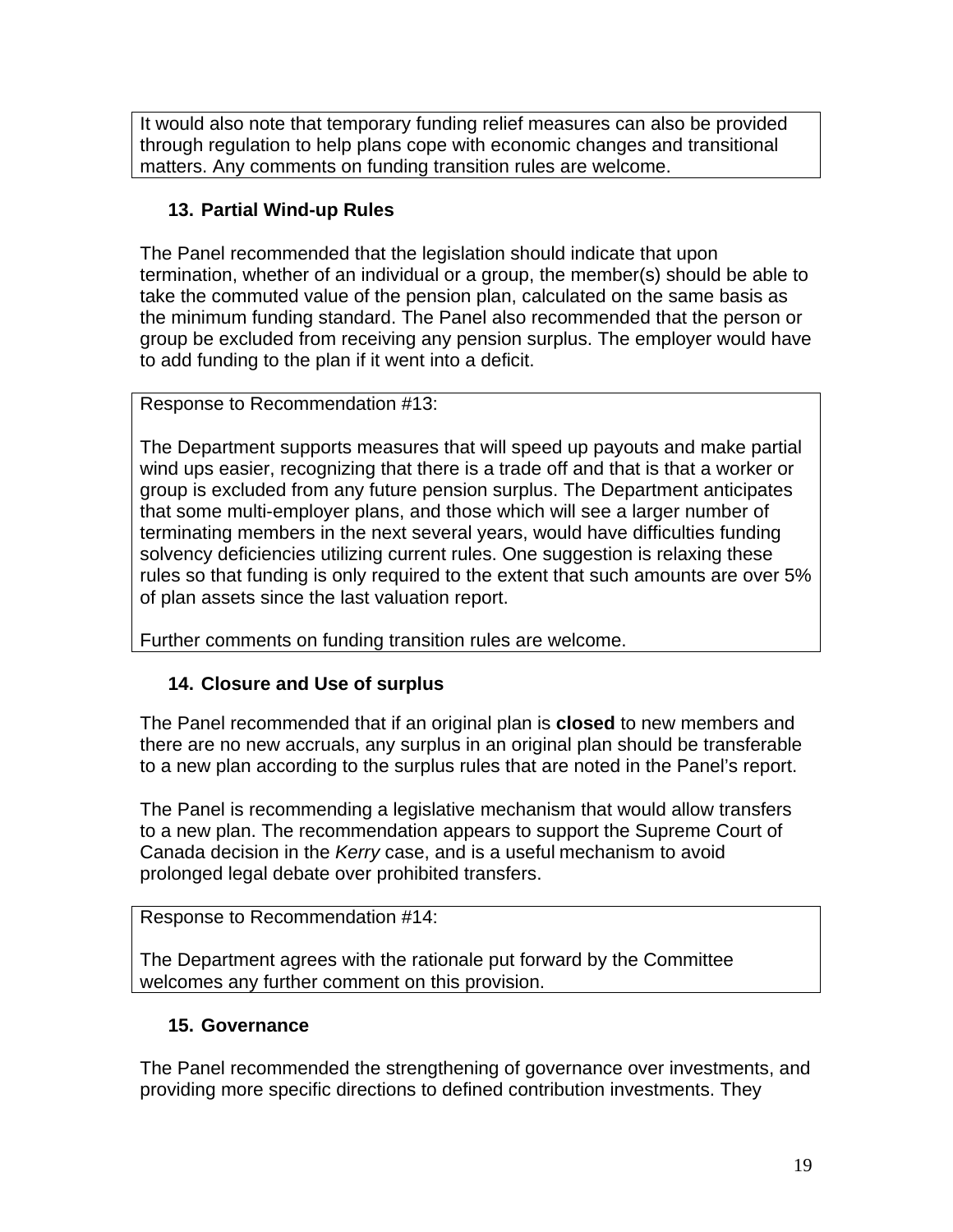recommended that sponsors should determine the investment choices to be offered to employees, but these should be chosen in a prudent manner; there should be good communication about the investment choices available; and members should be provided with information and projection tools in order to calculate the possible results and risks from these choices and their impact on the pension.

The Panel also recommended default enrolment of members when they become eligible to join the plan and default investment mix selection for members of Defined Contribution plans who fail to make their own selection. This appears to be a recommended best practice that works in the employee's interest.

#### Response to Recommendation #15

The Department agrees that governance rules should be strengthened and welcomes comments on these provisions. The Pension Review Panel recognized that default enrolments are often the best choice and these provisions will aid consumers in the longer term.

#### **16. Safe Harbour Rules**

The Panel found that "Safe Harbour" provisions should **not** be included in the regulations. This recommendation is contrary to those proposed by Gunderson and Wilson, who recommend that if an employer is going to want to be involved in a pension plan of any type, the risks should be mitigated :

Foster simplicity and transparency for DC plans by having a limited range of investment options for most members, and reduce risk with age-adjusted balanced portfolios that become more conservative as the member approaches retirement age (with safe-harbour protection for employers or groups who follow such procedures). (p. E-2)

In Nova Scotia, we want to encourage plans to develop, and broaden the participation of those involved in plan governance. This will mean that employees and unions are participating in oversight of DC plans as well as other types of plans. It may be difficult to find pension plan committee members and administrators if they are not offered safe harbour protection.

DC plans can be subject to litigation risk over such issues as investment returns, investment options and fees. However, those risks are being mitigated by such factors as member education, use of third parties for assistance and advice, and documentation of decisions and actions (Towers Perrin 2007, p.3, 5). The litigation risk could also be minimized by "safe harbour protection for plan administrators in setting a default investment option that meets certain criteria set out in regulation" (Finance 2009, p. 15; Robson 2008a). (p.3-21 Gunderson and Wilson)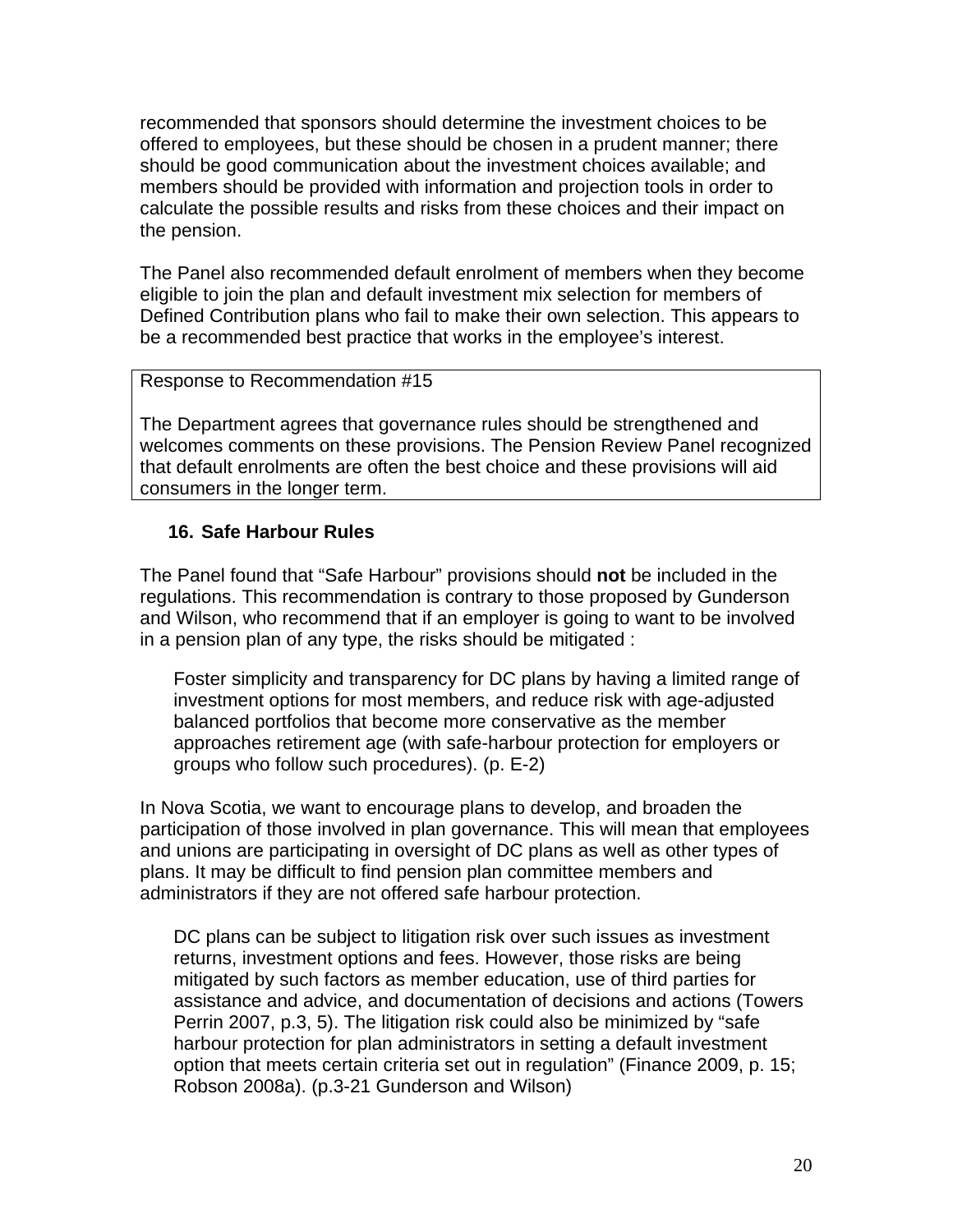The department recognizes that the litigation risk can cost a pension plan a lot of difficulty, and may deter people from serving as administrators and trustees.

Response to Recommendation #16

The Department recommends that default DC plans should be subject to good governance rules, and that when following prudent rules for investment that are appropriately reviewed on a periodic basis, there should be protection for plan administrators and committee members.

# **17. Governance Filing Rules**

The Pension Review Panel wanted to open the doors on pension regulation and encourage informed consumer involvement in the governance of pension plans. This means that workers would have to have access to the governance plans used by the Administrator and reviewed by the Advisory Committee or trustees. To achieve this access, these plans would be filed with the Superintendent's office and would be shared with all on-line. This would ensure that pensioners, members and employer representatives all have access to the relevant information about plan governance.

Response to Recommendation #17

The Department agrees with the recommendation to have information on plan governance shared with all, so that retirees, members and other interested parties can share insights into the proper governance and accountability mechanisms in place with other plans. Some concerns have been expressed about "over regulation" with these filings, but best practices can be employed to ensure that the goal and intent of this recommendation is met, without undue burden on the regulator or the plan sponsor.

## **18. Advisory Committees:**

The Pension Review Panel was impressed with the understanding and knowledge that existed where plans had a pension Advisory Committee involved the governance of pension plans. This is an excellent way to reduce concern and litigation, create realistic expectations, as well as involve retirees, employees, and experts in the oversight of the pension plan. .

## **Response to Recommendation #18**

The Department agrees with the recommendation that all plan sponsors should be encouraged to continue or create Advisory Committees.

## **19. Access to Information:**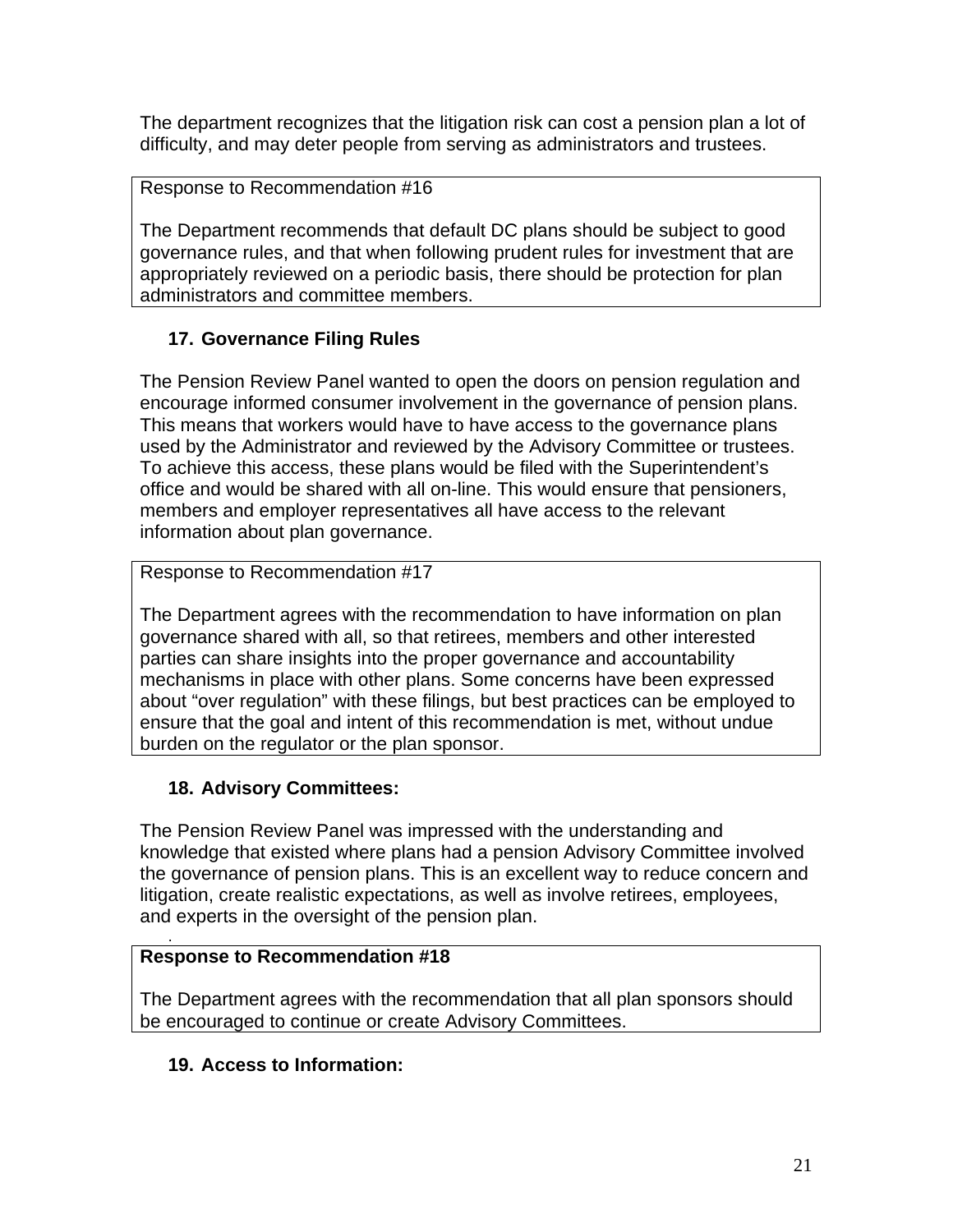The Act already requires administrator to provide Advisory Committees with information, so this recommendation expands on what the committee is entitled to receive and ensures access. The CAPSA Model Law recommends including on a member's annual statement disclosure of solvency, contribution holidays, the right to access information, and the names of trustees or committee members acting as plan administrator, so this recommendation will be advanced to include those items as well.

#### **Response to Recommendation #19**

The Department agrees with the Panel's recommendation to ensure access to information by adding specific provisions in the legislation.

## **20. Access to Appeals:**

Currently, the Superintendent may hold a reconsideration hearing of a proposed decision, following which she may change her proposed order, issue or decide not to issue a proposed order. Appeals of orders go to the Supreme Court. The lack of an independent appeal process is a concern. The Panel recommended that the Superintendent maintain her neutrality, and not become involved in the types of investments being made. They recommended that appeals of her decisions go to the Labour Relations Board.

Some stakeholders have indicated the Utility and Review Board would be a better alternative for review than the NSLRB, as it has experience dealing with actuarial reports and accountants' projections in insurance matters that come before it and staff with actuarial expertise. Adjudicators with expertise in pensions could be added to the board to hear these appeals. Hearings are only held once every two years on average in Nova Scotia so the cost and necessity of setting up a separate process is not advised. The UARB also has the ability to appoint consumer advocates for hearings, which may be useful to advocate for retirees as well as members of a pension plan in these hearings.

#### Response to Recommendation #20

The Department agrees with the Panel's recommendation to ensure access to an independent adjudicative board to determine issues related to pensions. The Department is recommending that these matters be heard by the UARB.

## **21. Exempt Plans for Connected Persons**

The Panel recommended pension plans for the exclusive benefit of "Connected Persons", as defined by the federal *Income Tax Act*, should be exempt from regulation under the *Pension Benefits Act*. The Panel recommended that the Superintendent would not have to monitor plans established by business owners for their own benefit, called plans for connected persons. Owners do not have to file documents or reports with Superintendent, or comply with funding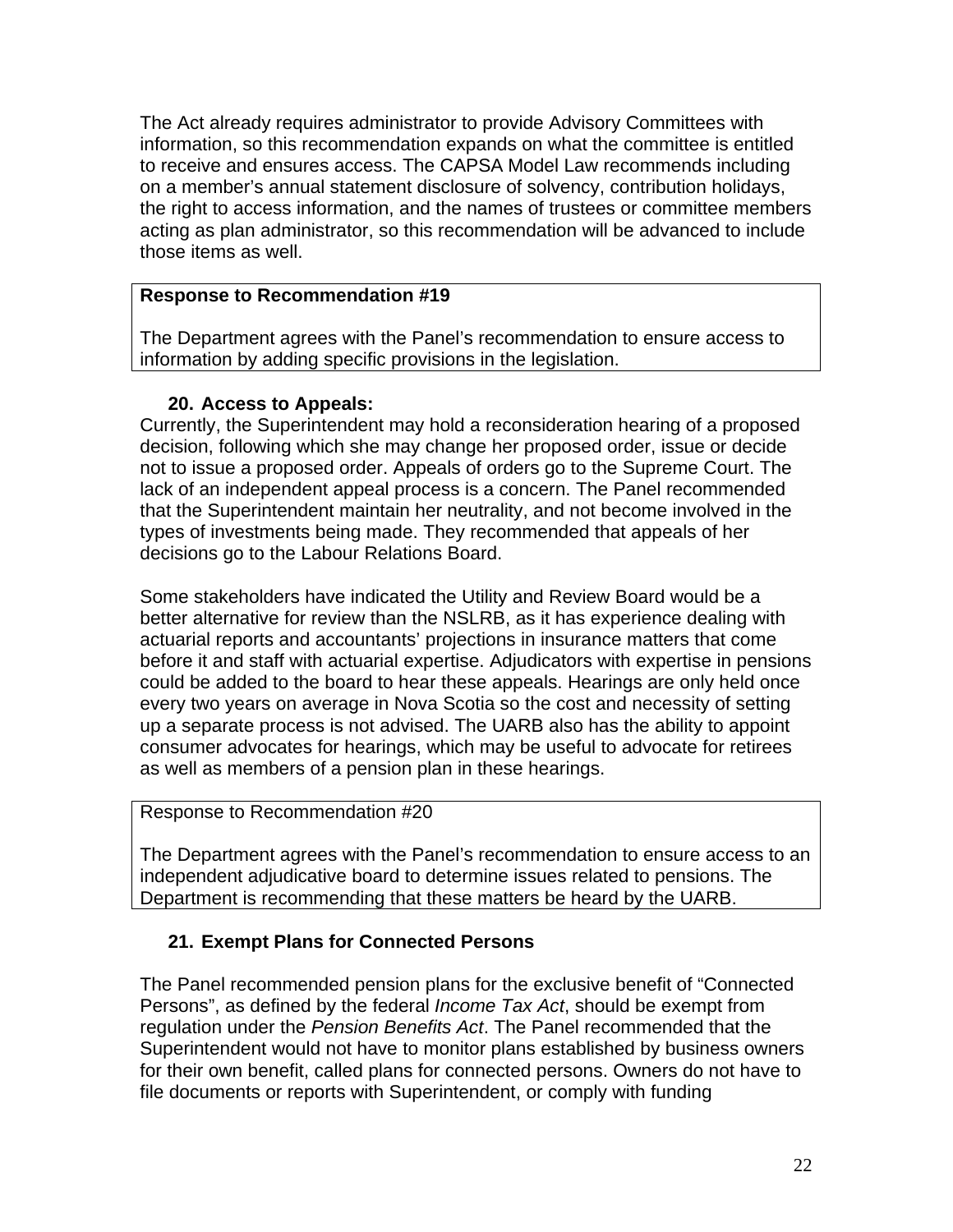requirements. Other jurisdictions such as BC, AB, QC and MB have some type of exemption for such plans.

Exemption from registration may mean that the pension benefits/funds lose creditor protection, spousal rights protection, and benefits of locking-in. A provision could be developed that would protect these plans for these issues, but prevent them from being formally monitored by the Superintendent, especially where there are no other members or employees impacted by these types of plans.

## Response to Recommendation #21

The Department agrees with the Panel's recommendation to exempt these types of pension plans for connected persons.

## **22. Remove Acceptable Classes of Employees**

The Panel recommended that the current list of acceptable classes should be removed from the legislation. Employers should be allowed to make their own decision on classes of employees, and benefit design for each (subject of course to any agreements arising from collective bargaining and to laws against discrimination that apply to other terms of compensation).

Response to Recommendation #22

The Department agrees with the Panel's recommendation to remove these lists from the legislation.

## **23. Develop a type of passport system for plans primarily administered outside of Nova Scotia.**

The Panel recommended streamlining the administration around pensions, and the Department agrees that new ideas are worth exploring, especially where pensions are a relatively small but highly specialized component of public administration. Many provinces agree that there should be greater collaboration, and a provincially sponsored plan or extension of CPP may well promote the type of practical approaches that the Panel has recommended.

Response to Recommendation #23

The Department agrees with the intent of the Panel's recommendation which is to find convenient ways for members to interact with the regulator, and to look to ways to collaborate with other provinces and territories or the Federal Government on pension regulation.

# **24. Changes to the Grow In provisions.**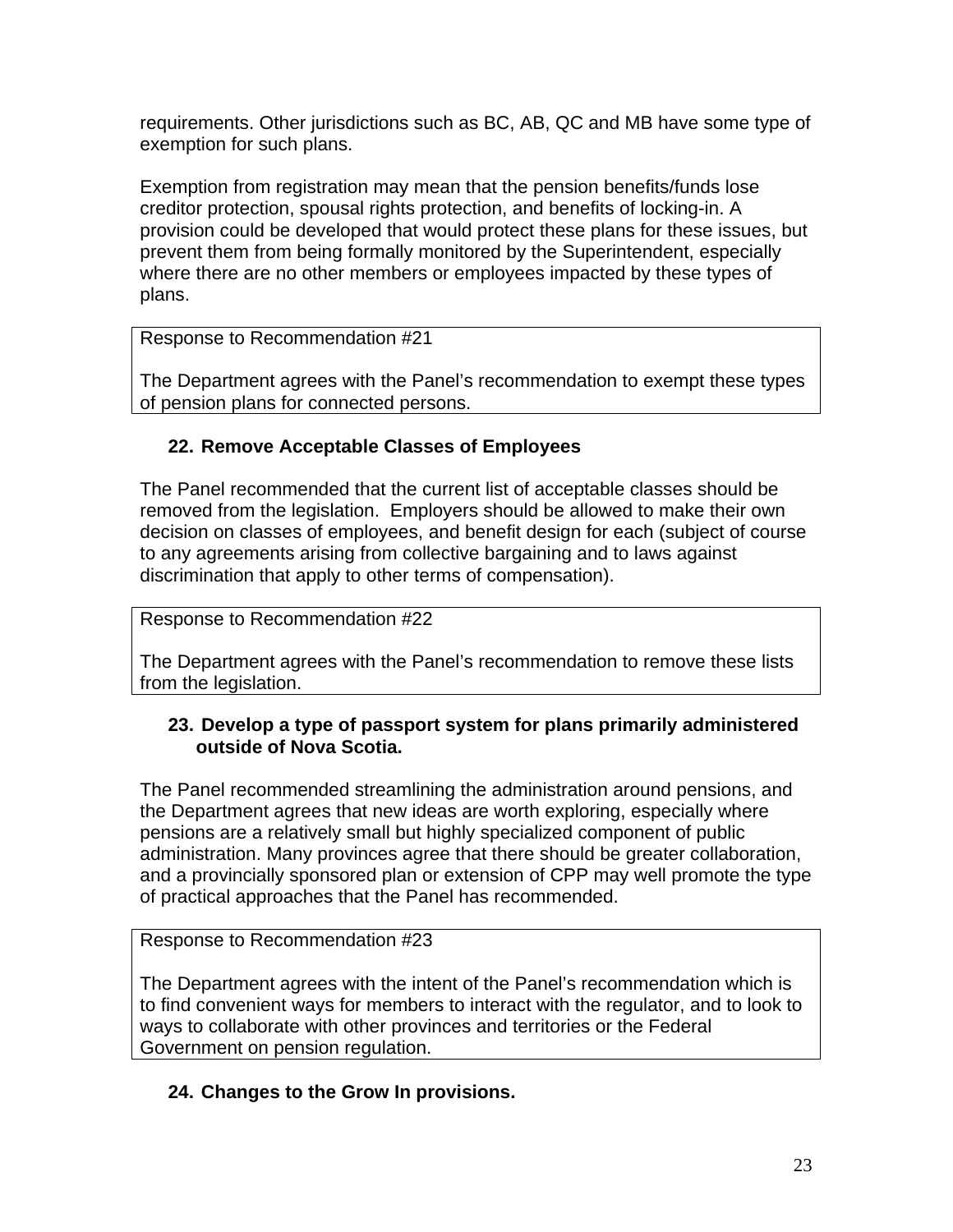The Panel recommended removing grow in provisions from the legislation, and was in favour of clearer terms in the pension plan to determine whether or not terminating employees receive eligibility for early retirement subsidies earlier than qualification rules would stipulate. Grow in benefits are often considered a "nice to have" but not necessarily a "need to have" benefit, especially when employers and employees share the cost of funding grow in benefits. Their future utility in the changing demographic landscape will be interesting to watch as we move towards 2016 and the anticipated shortage of workers.

#### Response to Recommendation #24

The Department agrees with the intent of the recommendation which is to remove the legislative wording related to grow in from the statute, and look to the wording in the pension plan itself to govern the funding and disbursement of grow in benefits.

## **25. Immediate Vesting.**

The Panel was clear in its recommendations, but the de facto situation in Ontario appears that employers are making employees wait at least 2 years before they can participate in the pension plan so there are ways of working around the turnover issue in the early stages of work. The comments of Gunderson were noted earlier, who suggested phasing in vesting over three years. This is something the Department would like to have more feedback to assess the impact in the workplace.

## **Response to** Recommendation #25

The Department agrees with the concept of immediate vesting, but is open to further comments on suggestions that have been made after the Panel's report, that phased in vesting over 3 years would be easier for employers and sponsors who tend to absorb the administrative costs associated with early vesting. In Ontario there has been some comment that employers can get around the immediate vesting rule by simply not allowing new employees to join the plan until after two years.

## **26. Unlocking Rules for Defined Contribution Plans.**

The Panel has helpfully looked at the rules for unlocking defined contribution plans, and recognized that it should be far simpler to unlock DC plans. The upheaval that many Canadians who lose their jobs have to face in today's economy is considerable, especially for those who are laid-off in the latter part of their careers.

#### **Response to** Recommendation #26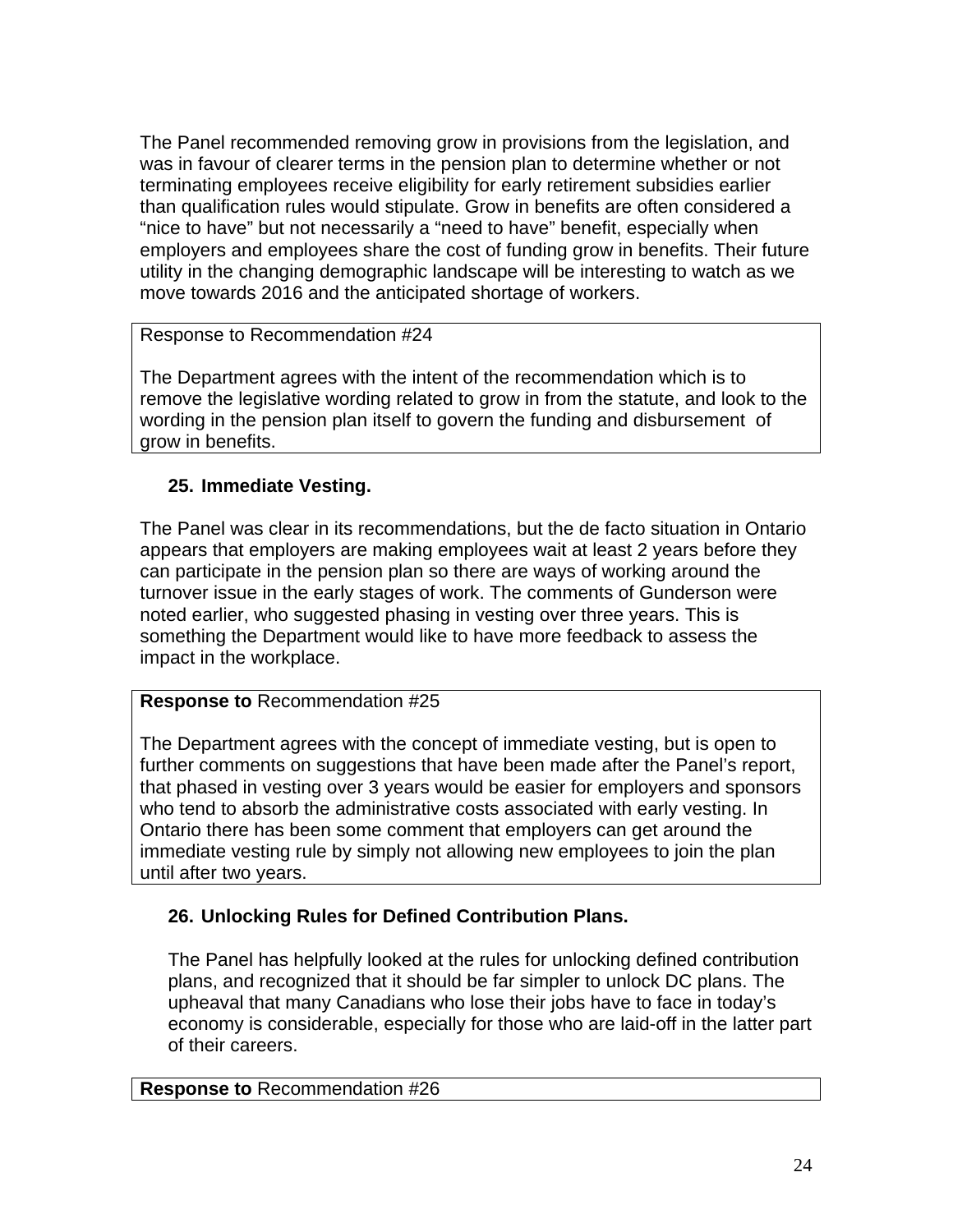The Department welcomes comments on suggestions for a more structured system associated with defined contribution withdrawals.

#### **27. Dealing with Financial Hardship Rules and other unlocking of pension issues.**

The Panel recommended removing unlocking for financial hardship issues from the legislation.

The Panel felt that no other changes should be made to the current regime for unlocking for Defined Benefit plans. However, at time of retirement the regulatory restriction would be that up to half of the commuted value could be used for non-traditional retirement income options such as a RRIF or LIF. This would allow the member to integrate with his or her particular circumstances—for example bridging to age 65 .The plan could have stricter rules if it chooses to, but would be responsible for administering them.

#### **Response to Recommendation #27**

The Department recognizes that financial hardship provisions have been used more frequently in the past two years. Any comments or suggestions for this recommendation are welcomed.

## **28. Phased Retirement Provisions**

The Panel recommended that Nova Scotia legislation should permit phased retirement—that is, it should not prevent the accumulation of new benefits while receiving a pension. This is a worker retention strategy, which can work to encourage attachment to the workplace, especially with a declining labour supply.

It recommended that Sponsors should be able to make their own rules about whether or how they offer phased retirement benefits. The Panel also recommended that postponed retirement options and benefits should be dealt with under Phased Retirement provisions in the plan text.

#### **Response to Recommendation #28**

The Government has passed Phased Retirement provisions and is working on regulations to implement the legislation. Phased retirement has been available in the United Kingdom since April 2006, and it has allowed greater flexibility for those who want to work part-time and access part of their pension. In the UK, it is subject to the employer adopting a rule allowing this. Employers are not obligated to adopt a rule, because some may have plans to wind up the pension, or may wish to merge with another type of pension plan. They may no longer need all of the worker's skills, or only wish to continue with some operations. This is why it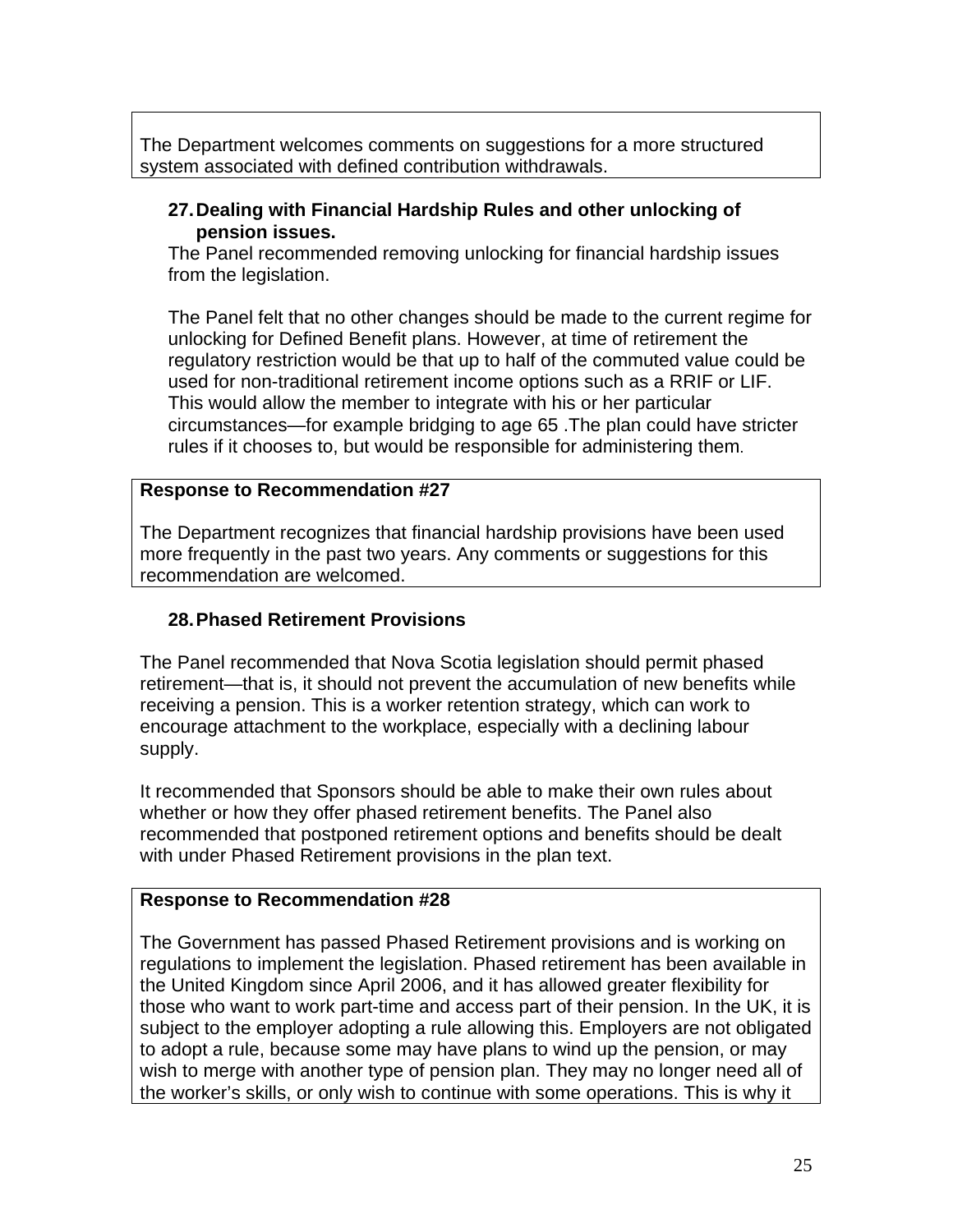remains a privilege and not a right under the UK rules. In Canada, phased retirement is allowed at the Federal level, and in Quebec and Alberta, however, there is not a lot of actuarial information available on how much it costs, and how it is being accommodated in workplaces. In there jurisdictions, it remains up to the employer as to whether to allow phased retirement in the workplace.

In times of economic uncertainty, the phased option may not work for every company, especially those utilizing the four day reduced work option under the Employment Insurance rules. The department welcomes further comments on the implementation of phased retirement.

## **29. Promotion of Pensions and Support for Advisory Committees**

The Panel called for better promotion of pension plans and support for Advisory Committees, finding that Government should encourage more Defined Benefit plans through more flexible legislation and regulation and through promotional activities. This promotion should be separate from the Superintendent's office and should include the promotion of a province-wide plan; encouraging employees to form Advisory Committees; and providing training materials and programs in support of Advisory Committees.

## Response to Recommendation #29

This recommendation coincides with the Department's commitment to learning, and to improve financial literacy. The department may not create a separate Promotion Division, but will develop a plan to promote pensions and support the Advisory Committees, and support better communication to employers, employees and retirees.

## **30. New Pension Plan**

The Panel recognized the need for greater pension plan coverage for Nova Scotians, and recommended a province-wide plan. Since then the Federal Government, the Premiers and the Ministers of Finance have been working collectively on many of the options that were raised in the Pension Papers presented to Ministers in December 2009.

## Response to Recommendation #30

The Nova Scotia Government is currently participating with our Federal, provincial and territorial counterparts to examine pension coverage and retirement income adequacy of Canadians. Nova Scotia will continue to push forward with our counterparts for solutions that will benefit all Canadians in the years ahead.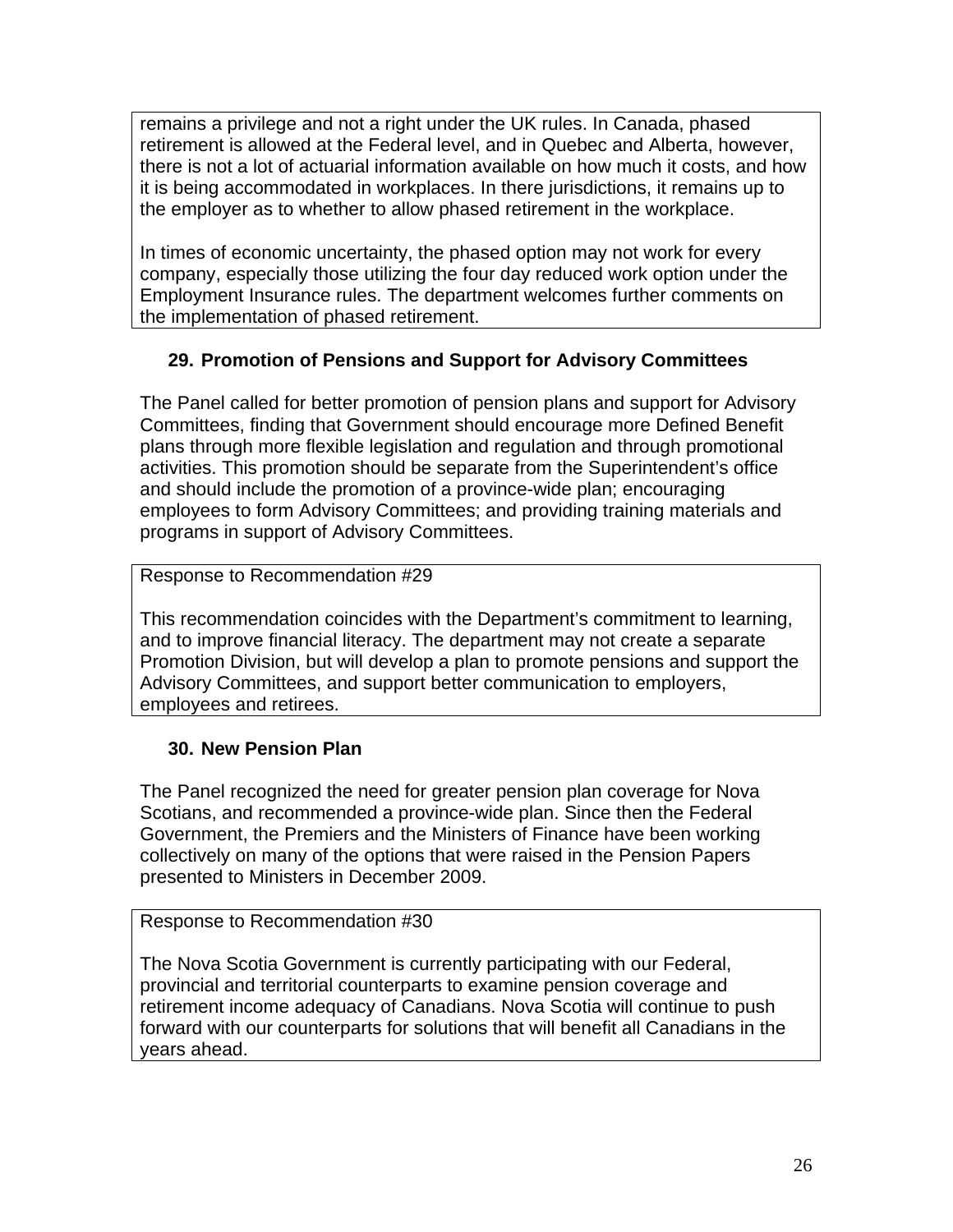## **APPENDIX A**

## **Note this is an abridged summary- the NS Pension Review Panel's**

Discussion Paper, Interim Report and Final Report of the Panel can be found on our website at [http://gov.ns.ca/lwd/pensionreview/default.asp.](http://gov.ns.ca/lwd/pensionreview/default.asp)

| <b>No</b> | <b>Summary of Recommendation</b>                                                                                                                                                                                                                                                                                                                                                                                                                                                                                                                                                                                                                                               | <b>Proposed Action/Comments</b>                                                                                                                                                                                        |
|-----------|--------------------------------------------------------------------------------------------------------------------------------------------------------------------------------------------------------------------------------------------------------------------------------------------------------------------------------------------------------------------------------------------------------------------------------------------------------------------------------------------------------------------------------------------------------------------------------------------------------------------------------------------------------------------------------|------------------------------------------------------------------------------------------------------------------------------------------------------------------------------------------------------------------------|
| 1.        | Create an environment where pension                                                                                                                                                                                                                                                                                                                                                                                                                                                                                                                                                                                                                                            | Agree: Amend the Act by adding a purpose                                                                                                                                                                               |
|           | promises will be fulfilled by ensuring complete                                                                                                                                                                                                                                                                                                                                                                                                                                                                                                                                                                                                                                | clause to section 1.                                                                                                                                                                                                   |
|           | transparency for all information affecting an employees<br>plan.                                                                                                                                                                                                                                                                                                                                                                                                                                                                                                                                                                                                               |                                                                                                                                                                                                                        |
| 2.        | Clear pension legislation goals by developing a list of<br>over arching goals as follows:<br>To maximize the likelihood that pension promises<br>(1)<br>are met by:                                                                                                                                                                                                                                                                                                                                                                                                                                                                                                            | Agree: Amend the Act as noted in section 1. Note<br>section 35 should be expanded as well.                                                                                                                             |
|           | (2)<br>To ensure that employees have appropriate<br>access to information about their individual benefits;<br>To provide transparency of information about all<br>(3)<br>aspects of pension plans to members; and<br>To promote and facilitate the implementation and<br>(4)                                                                                                                                                                                                                                                                                                                                                                                                   |                                                                                                                                                                                                                        |
|           | continuation of pension plans                                                                                                                                                                                                                                                                                                                                                                                                                                                                                                                                                                                                                                                  |                                                                                                                                                                                                                        |
| 3.<br>4.  | List of legislation to be avoided:<br>Establishing minimal acceptable levels of<br>(1)<br>benefit<br>Enforcing equity between plan members<br>(2)<br>(beyond that already applicable to other<br>forms of compensation)<br>Favoring one form of pension over others<br>(3)<br>Preventing new forms of pensions from<br>(4)<br>being developed<br>Increasing regulatory burden either<br>(5)<br>quantitatively or qualitatively<br>Discouraging the establishment or<br>(6)<br>continuation of pension plans by<br>unnecessary regulatory burden.<br>The bias in interpreting the Act and regulations should be<br>permissive, not restrictive. If it is not forbidden and does | Agree: Add a section to the Interpretation section<br>of the act that would espouse these<br>recommendations.<br>Agree: Add a section (a) Nothing in this section<br>restricts the Superintendent from accepting new   |
|           | not contradict the spirit of the Act and Regulations it<br>should be permitted.                                                                                                                                                                                                                                                                                                                                                                                                                                                                                                                                                                                                | forms of pension plans or from exercising broad<br>discretion.<br>(b) Nothing in the Act shall be construed as<br>restricting an administrator from instituting<br>changes or additions to a pension plan.             |
| 5.        | Jointly Sponsored Pension Plans, either single or multi-<br>employer, should be eligible for registration and regulation<br>as a distinct type of plan.                                                                                                                                                                                                                                                                                                                                                                                                                                                                                                                        | Agree: Amend the Act to recognize jointly<br>sponsored plans and those that may be formed by<br>business associations, unions, professions and<br>sector councils.                                                     |
| 6.        | Target Benefit Plans should:<br>Be available for single employer or multiple-<br>(a)<br>employer groups. (Specified Multi-Employer Pension<br>Plans are an example of this format.);<br>Be governed by a Joint Trusteeship of the plan;<br>(b)<br>Require the employer(s) to pay at least 50% of the<br>(c)<br>total contributions.<br>Be required to use all contributions for provision of<br>(d)<br>benefits and plan expenses.                                                                                                                                                                                                                                             | Agree in Principle: The Department agrees that<br>new options should be allowed under the Act, but<br>would like more feedback from employers and<br>employees on whether Target Benefit Plans<br>should be permitted. |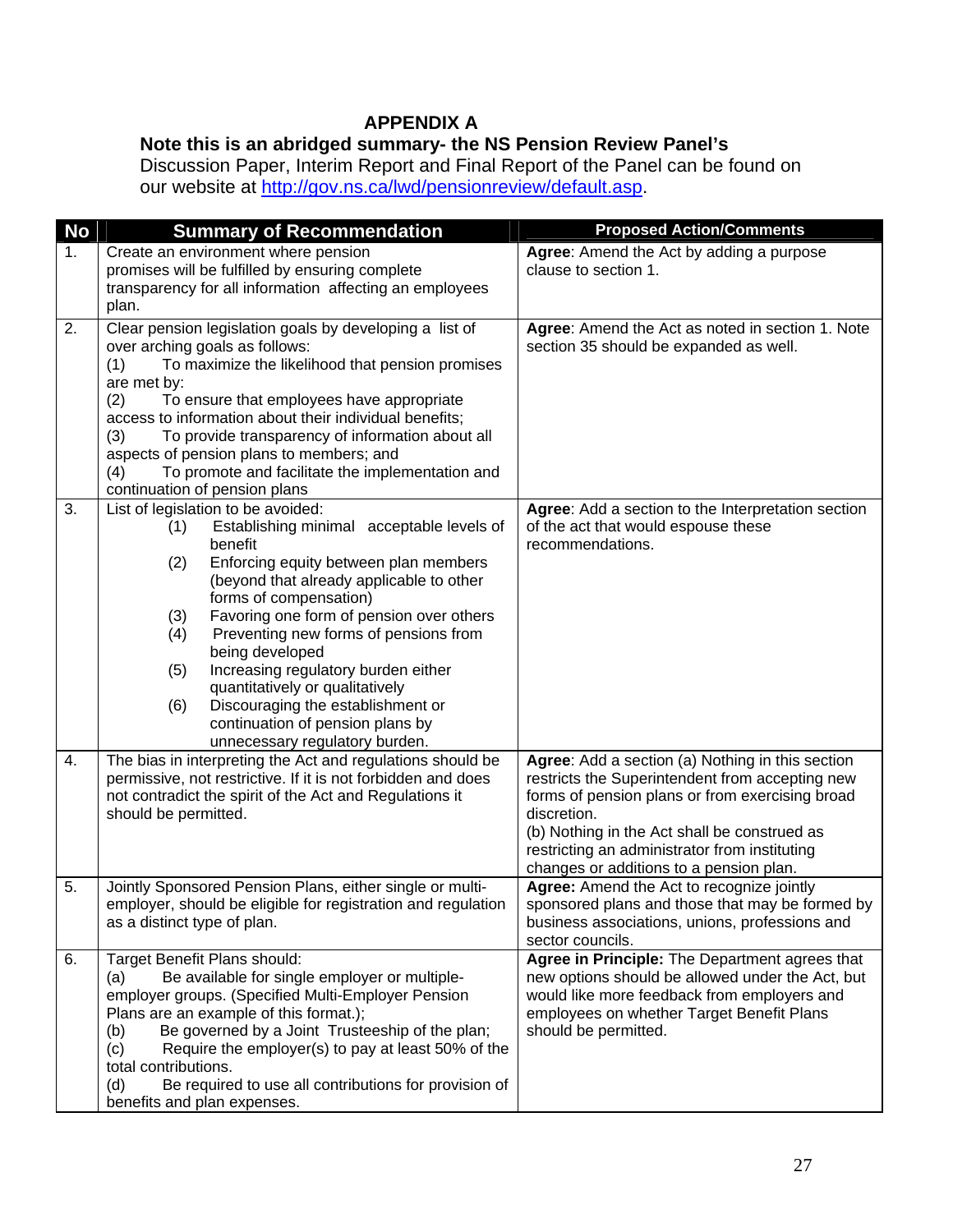| 7.  | Legislation should be flexible to accommodate new plan<br>designs and funding methods through subsequent | Agree: Changes should be made to the Act to<br>recognize new types of plans and accommodate |
|-----|----------------------------------------------------------------------------------------------------------|---------------------------------------------------------------------------------------------|
|     | regulations.                                                                                             | changes to funding and design through regulation.                                           |
| 8.  | The present solvency funding and going concern                                                           | <b>Comments:</b> The Department agrees that                                                 |
|     | valuations should no longer be required for regulatory                                                   | changes to current funding requirements are                                                 |
|     | purposes. In their place an accrued benefit                                                              | needed to help employers and members                                                        |
|     | measurement should be required as the minimum                                                            | understand the risks associated with the plan. It is                                        |
|     | funding standard. Specifically:                                                                          | concerned that a new standard may negatively                                                |
|     | Tests of funding adequacy must value all<br>(a)                                                          | impact individual plans. This recommendation has                                            |
|     | promises made. Fully fund promises on wind-up.                                                           | generated the most concern from employers and                                               |
|     | No benefit improvements should be allowed if the<br>(b)                                                  | employees, and represents somewhat of a                                                     |
|     | plan is in deficit, unless they:                                                                         | challenge in terms of harmonization with other                                              |
|     | first pay off the deficit in full; or<br>(1)                                                             | jurisdictions. For the near-public sector, the                                              |
|     | (2)<br>pre-pay for the benefit improvement in full; or                                                   | Department recognizes the merit in different                                                |
|     | they may pay for the improvement in annual<br>(3)                                                        | funding rules for defined benefit plans based on                                            |
|     | installments, so long as the improvement is considered a                                                 | the governance, funding arrangements and risk                                               |
|     | hope, rather than a promise, until it is fully funded. In                                                | characteristics of such plans The Department<br>welcomes further feedback on this           |
|     | other words, the members must be clearly advised that                                                    |                                                                                             |
|     | the benefit improvement will not become a promised<br>benefit until it is fully funded.                  | recommendation.                                                                             |
|     | (4)<br>Different rules apply for Target Benefit Plans,                                                   |                                                                                             |
|     | including SMEPPs, as described in the next section on                                                    |                                                                                             |
|     | Determining and Responding to Deficits.                                                                  |                                                                                             |
|     | All valuations must be filed within six months of<br>(e)                                                 |                                                                                             |
|     | the effective date of the valuation, with provisions for fines                                           |                                                                                             |
|     | if the timeline is not met.                                                                              |                                                                                             |
| 9.  | The following rules ensuring minimum funding should                                                      | Agree: Virtually all the provincial Pension reports                                         |
|     | apply equally to all plans:                                                                              | have recommended moving to a 10 year                                                        |
|     | (a) All plans should have an amortization period for                                                     | amortization period, an increase from the existing                                          |
|     | deficits over a maximum of ten years, which, would                                                       | 5 years. The Department believes this                                                       |
|     | apply to sponsors from the next valuation date onwards.                                                  | recommendation is sound, even though some                                                   |
|     | (b) The financial risks associated with Defined Benefit                                                  | would suggest that this exposes members to                                                  |
|     | Pension plans should be mitigated as follows:                                                            | potential under funding.                                                                    |
|     | A "collar" of 5% should be provided. If a plan is in<br>(i)                                              |                                                                                             |
|     | deficit of 5% or less, then the plan <b>may</b> make payments                                            | The 5% collar recommendation for DB plans is an                                             |
|     | towards the deficit, but is not required to do so. Any                                                   | attempt to provide an incentive to employers to                                             |
|     | deficits over the 5% collar must be amortized.                                                           | continue to pay into the plan with less risk of loss                                        |
|     | Actuarial valuations must occur at least once<br>(ii)                                                    | and is supported as an incentive to achieve full                                            |
|     | every three years.<br>Plans must perform a test each year as of the<br>(iii)                             | funding.                                                                                    |
|     | anniversary of the most recent full valuation. The purpose                                               |                                                                                             |
|     | of these tests would be to provide information on the                                                    |                                                                                             |
|     | health of the plan.                                                                                      |                                                                                             |
| 10. | The uncertainty of surplus use and ownership should be                                                   | Agree in Principle: Many find the discussion of a                                           |
|     | mitigated in the following manner:                                                                       | surplus a moot point in today's economy.                                                    |
|     | As with deficits, surplus should be amortized over<br>(a)                                                |                                                                                             |
|     | a minimum of ten years, with interest. Amortization would                                                | The Ontario report suggested contribution                                                   |
|     | be through prospective reductions in minimum funding                                                     | holidays for employers who had funded between                                               |
|     | requirements.                                                                                            | 105% and 125% and allowing sponsors to                                                      |
|     | As with deficits, there should be a 5% collar for<br>(b)                                                 | withdraw surplus from an ongoing plan funded at                                             |
|     | surplus. Any surplus up to 105% minimum funding                                                          | more than 125%. The report develops a very                                                  |
|     | cannot be amortized. Any surplus above the 105% could                                                    | definite formula for splitting the surplus at various                                       |
|     | be amortized.                                                                                            | points in time.                                                                             |
|     | With respect to active plans, the administrator can<br>$\left( c\right)$                                 |                                                                                             |
|     | determine who is entitled to the benefits of any surplus,                                                | The NS Panel recommended mitigating the                                                     |
|     | subject to plan rules, and the impact of collective                                                      | uncertainty around use and ownership of                                                     |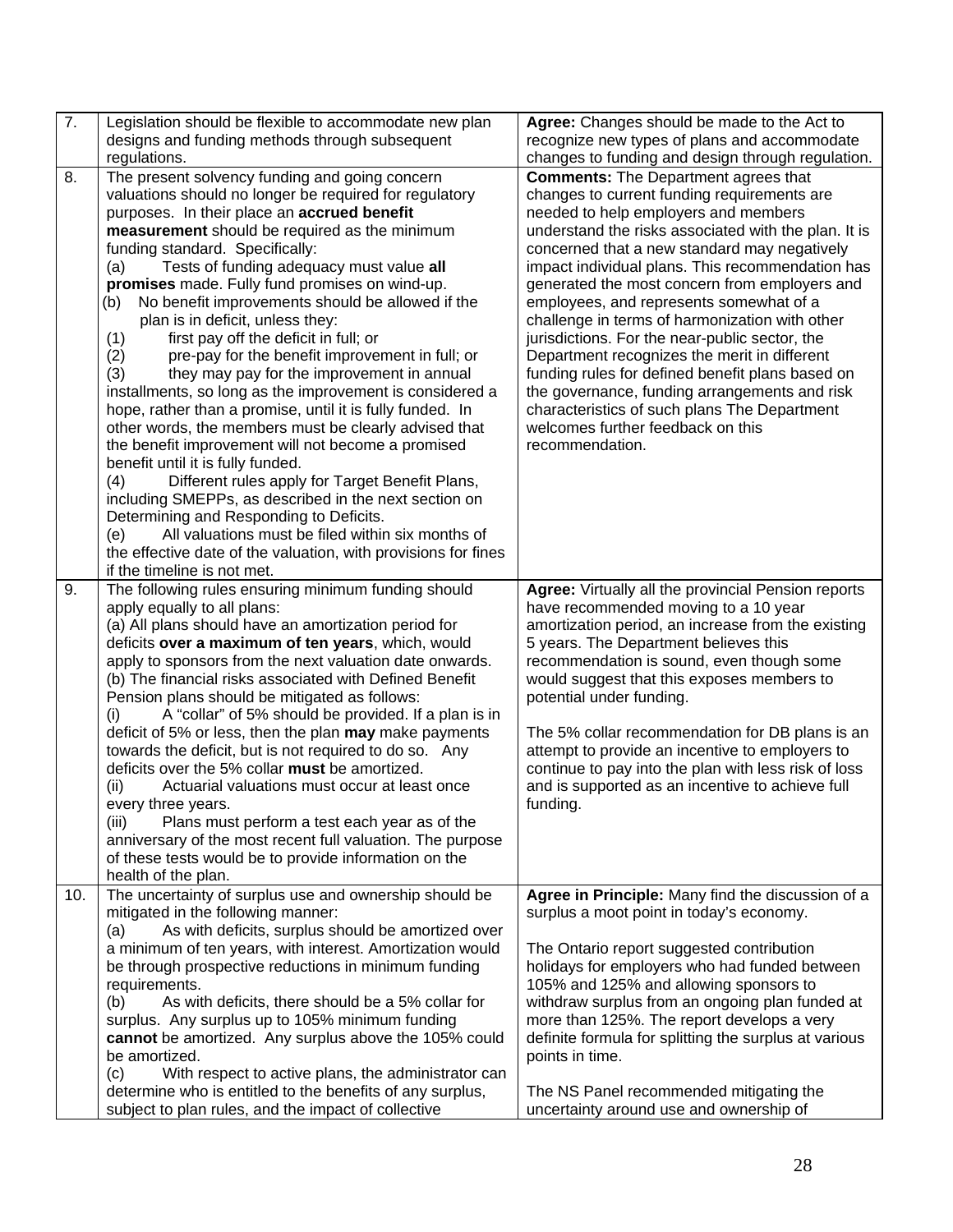|     | bargaining. But the result of any choice must be that the<br>sponsoring employer(s) has paid at least 50% of the net<br>contributions over the previous ten years.<br>In the case of plan wind-up cash may be<br>(d)<br>withdrawn only after all obligations have been fully met, or<br>in rare cases where the surplus is greater than the present<br>value of ten years worth of contributions (see (f) below).<br>In the case of Defined Benefit plans, those plans<br>(e)<br>that are above the 105% collar may use the surplus to<br>improve benefits. However, the improvement of benefits<br>should not bring the plan below 100%.<br>Any time the surplus reaches a level greater than<br>(f)<br>the present value of ten years worth of contributions, the<br>surplus above that level must be removed by a cash<br>distribution or improvement of benefits. However, any<br>transaction is subject to the requirement that the<br>sponsoring employer(s) has paid at least 50% of the net<br>contributions over the previous ten years.                                                                                                                                                                                                                     | surpluses. The Department supports measures<br>that would encourage new pensions and<br>welcomes comments on how the surplus issue is<br>best resolved, particularly on wind up.                                                                                                                     |
|-----|-----------------------------------------------------------------------------------------------------------------------------------------------------------------------------------------------------------------------------------------------------------------------------------------------------------------------------------------------------------------------------------------------------------------------------------------------------------------------------------------------------------------------------------------------------------------------------------------------------------------------------------------------------------------------------------------------------------------------------------------------------------------------------------------------------------------------------------------------------------------------------------------------------------------------------------------------------------------------------------------------------------------------------------------------------------------------------------------------------------------------------------------------------------------------------------------------------------------------------------------------------------------------|------------------------------------------------------------------------------------------------------------------------------------------------------------------------------------------------------------------------------------------------------------------------------------------------------|
| 11. | Ancillary Benefits:<br>They should be treated like all other benefits, and<br>(a)<br>if they are promised, they should be paid for and sponsors<br>should not be able to have them removed retroactively.<br>In the case of disability benefits and benefits<br>(b)<br>payable as a result of the member's death before<br>retirement in excess of the required amount (according to<br>the current section 56 of the Act), subject to collective<br>bargaining if applicable, sponsors may reduce or remove<br>them, but only after five years notice to members.<br>Subsection (f) under Section 48(1) describes<br>(c)<br>"postponed retirement options and benefits in excess of<br>those referred to in subsection (4) of Section 41" as<br>ancillary benefits. Given that the Panel is recommending<br>that Phased Retirement be permitted, this benefit should<br>be removed from the Ancillary Benefit section of the Act<br>and should be dealt with under Phased Retirement<br>provisions.<br>With respect to all other benefits mentioned under<br>(d)<br>section 48(1), if they are promised benefits under the plan,<br>then these benefits can only be removed or reduced for<br>future accruals, subject to collective bargaining where<br>applicable. | Agree: The Department agrees that the ancillary<br>benefits should be like other benefits. The<br>Pension Review Panel included this<br>recommendation in the Final Report but it was not<br>considered in the Interim Paper. Any comments<br>on how to deal with ancillary benefits are<br>welcome. |
| 12. | <b>Funding Transition Rules:</b><br>Responding to Market Losses in 2008<br>For many plans the new regime will represent an easing of                                                                                                                                                                                                                                                                                                                                                                                                                                                                                                                                                                                                                                                                                                                                                                                                                                                                                                                                                                                                                                                                                                                                  | Agree: The Department has implemented this<br>recommendation for Market Losses in 2008<br>through regulations passed in October 2009.                                                                                                                                                                |
|     | minimum funding requirements compared with the<br>solvency standards in place today-both because the                                                                                                                                                                                                                                                                                                                                                                                                                                                                                                                                                                                                                                                                                                                                                                                                                                                                                                                                                                                                                                                                                                                                                                  | The Department would note that other temporary                                                                                                                                                                                                                                                       |
|     | assumptions are less onerous and because deficit                                                                                                                                                                                                                                                                                                                                                                                                                                                                                                                                                                                                                                                                                                                                                                                                                                                                                                                                                                                                                                                                                                                                                                                                                      | funding relief measures can also be provided                                                                                                                                                                                                                                                         |
|     | amortization is extended from five to ten years.                                                                                                                                                                                                                                                                                                                                                                                                                                                                                                                                                                                                                                                                                                                                                                                                                                                                                                                                                                                                                                                                                                                                                                                                                      | through regulation to help plans cope with                                                                                                                                                                                                                                                           |
|     | Many plans will be under stress because of market losses<br>during 2008. But many tools are available to them to                                                                                                                                                                                                                                                                                                                                                                                                                                                                                                                                                                                                                                                                                                                                                                                                                                                                                                                                                                                                                                                                                                                                                      | economic changes and transitional matters. Any<br>comments on funding transition rules are                                                                                                                                                                                                           |
|     | stretch out the response time. Under existing legislation                                                                                                                                                                                                                                                                                                                                                                                                                                                                                                                                                                                                                                                                                                                                                                                                                                                                                                                                                                                                                                                                                                                                                                                                             | welcome.                                                                                                                                                                                                                                                                                             |
|     | they can do an unscheduled valuation as at, say, June of                                                                                                                                                                                                                                                                                                                                                                                                                                                                                                                                                                                                                                                                                                                                                                                                                                                                                                                                                                                                                                                                                                                                                                                                              |                                                                                                                                                                                                                                                                                                      |
|     | 2008, in which case the first valuation under the new rules                                                                                                                                                                                                                                                                                                                                                                                                                                                                                                                                                                                                                                                                                                                                                                                                                                                                                                                                                                                                                                                                                                                                                                                                           |                                                                                                                                                                                                                                                                                                      |
|     | will not occur until mid 2011. If markets have not<br>recovered by then it will clearly be time for action on                                                                                                                                                                                                                                                                                                                                                                                                                                                                                                                                                                                                                                                                                                                                                                                                                                                                                                                                                                                                                                                                                                                                                         |                                                                                                                                                                                                                                                                                                      |
|     | deficits, which would not be scheduled for completion until                                                                                                                                                                                                                                                                                                                                                                                                                                                                                                                                                                                                                                                                                                                                                                                                                                                                                                                                                                                                                                                                                                                                                                                                           |                                                                                                                                                                                                                                                                                                      |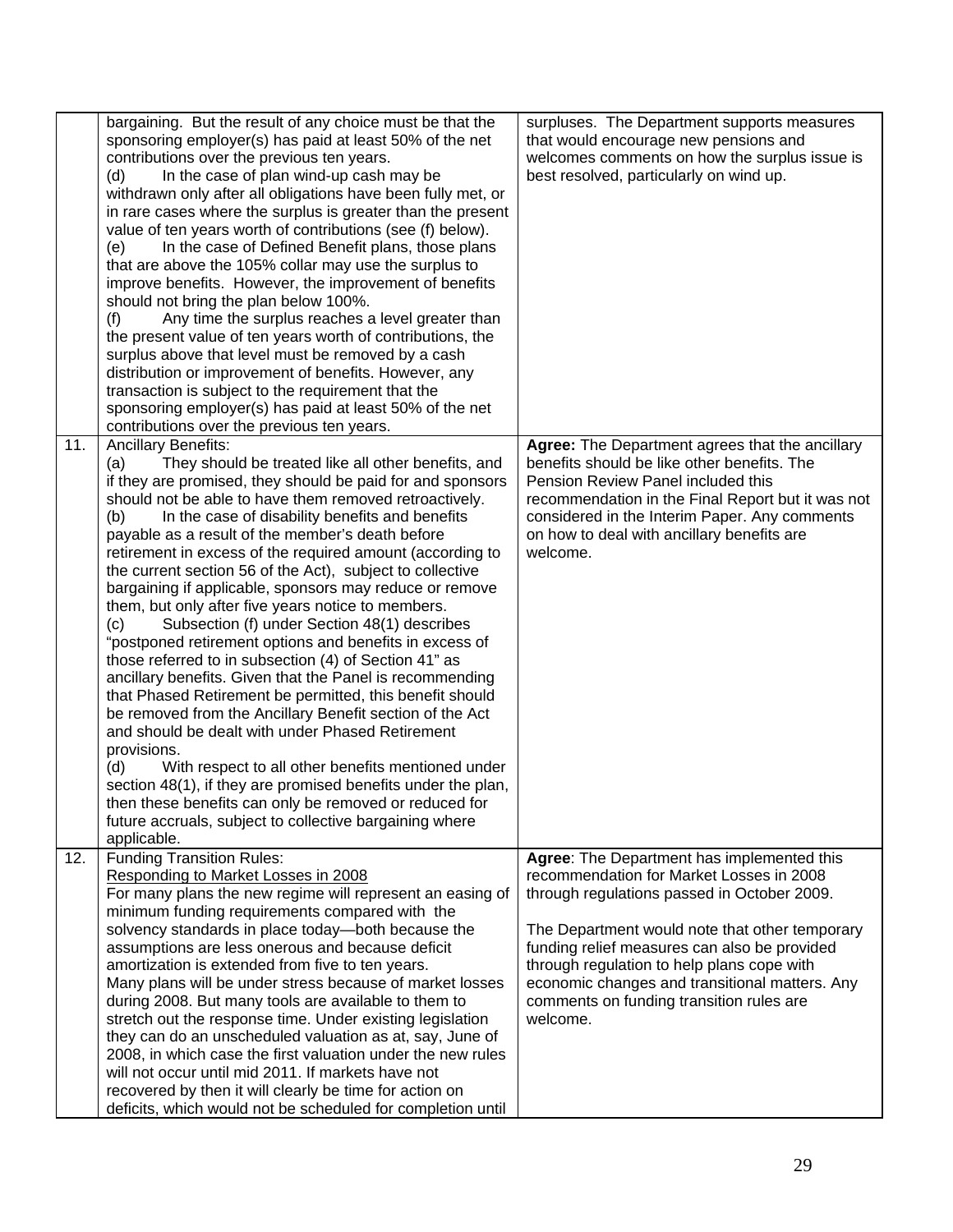|     | 2021. The ten year period is consistent with that offered<br>by other jurisdictions in recognition of market<br>circumstances. We recommend that the new rules should<br>be effective no earlier than the beginning of 2010 but do<br>not recommend any further relief from funding obligations<br>on account of market conditions.                                                                                                                                                                                                                                                                                                                                                                                                                                                                                                                                                                                                                                                                                                                                                                                                                                                                                                                                                                                                                                                                                  |                                                                                                                                                                                                                                                                                                                                                                                                                                                                 |
|-----|----------------------------------------------------------------------------------------------------------------------------------------------------------------------------------------------------------------------------------------------------------------------------------------------------------------------------------------------------------------------------------------------------------------------------------------------------------------------------------------------------------------------------------------------------------------------------------------------------------------------------------------------------------------------------------------------------------------------------------------------------------------------------------------------------------------------------------------------------------------------------------------------------------------------------------------------------------------------------------------------------------------------------------------------------------------------------------------------------------------------------------------------------------------------------------------------------------------------------------------------------------------------------------------------------------------------------------------------------------------------------------------------------------------------|-----------------------------------------------------------------------------------------------------------------------------------------------------------------------------------------------------------------------------------------------------------------------------------------------------------------------------------------------------------------------------------------------------------------------------------------------------------------|
| 13. | Partial Wind-ups:<br>(a)<br>The current section on partial wind-ups<br>should be eliminated from the legislation.<br>The legislation should indicate that upon<br>(b)<br>termination, whether one individual or a group, the<br>member(s) should be able to take the commuted value<br>with him/her, calculated on the same basis as the<br>minimum funding standard. If the withdrawal occurs while<br>the plan is in deficit, the sponsor will be responsible for<br>making up the deficit that was associated with the<br>departing employee(s). This payment must be made<br>within one year of departure, but payment is not required if<br>the total arising in a year is less than 1% of liabilities.<br>No surplus distribution is required on termination<br>(c)<br>of individuals or groups.                                                                                                                                                                                                                                                                                                                                                                                                                                                                                                                                                                                                               | Agree: The Panel recommended the elimination<br>of the current requirements for Partial wind-ups<br>and the elimination of the surplus distribution<br>issue. This eliminates the associated<br>administrative cost burden for partial wind-ups.<br>The Department supports measures that will<br>speed up payouts and make partial wind ups<br>easier, recognizing that there is a trade off here.<br>Any comments on funding transition rules are<br>welcome. |
| 14. | If an original plan is closed to new members and there are<br>no new accruals, any surplus in an original plan should be<br>transferable to a new plan according to the surplus rules<br>that are noted in this report.                                                                                                                                                                                                                                                                                                                                                                                                                                                                                                                                                                                                                                                                                                                                                                                                                                                                                                                                                                                                                                                                                                                                                                                              | Agree: The Panel is recommending a legislative<br>mechanism that would allow transfers to a new<br>plan. The recommendation appears to support the<br>SCC decision in the Kerry case, and is a useful<br>mechanism to avoid prolonged legal debate over<br>prohibited transfers. The Department welcomes<br>further comment on this provision.                                                                                                                  |
| 15. | The governance process for investments should be<br>strengthened and the specific investment limits be<br>removed from the regulations as follows:<br>(a) Schedule I to the Regulations should be continued<br>and expanded.<br>The expansion of Schedule I should include a<br>(b)<br>separate section on the investment of Defined<br>Contribution plans and other plans where the member is<br>involved in the decision process which will affect the<br>investment results for his/her own pension and thereby the<br>adequacy of pension income.<br>Sponsors should determine the investment choices to be<br>offered to employees, keeping in mind the following<br>requirements:<br>(1)<br>The options offered to employees by the sponsor<br>should be chosen prudently;<br>There should be good communication to the<br>(2)<br>members about the investment choices available;<br>The member should be provided with information<br>(3)<br>and projection tools in order to calculate the possible<br>results and risks from various choices and the effect on<br>his/her ultimate pension.<br>Legislation should permit a plan to require default<br>enrolment of members when they become eligible to join<br>the plan and default investment mix selection for members<br>of Defined Contribution plans who fail to make their own<br>selection.<br>(c)Section III to the Regulations should be removed. | Agree: The Department agrees that governance<br>rules should be strengthened and welcomes<br>comments on these provisions.                                                                                                                                                                                                                                                                                                                                      |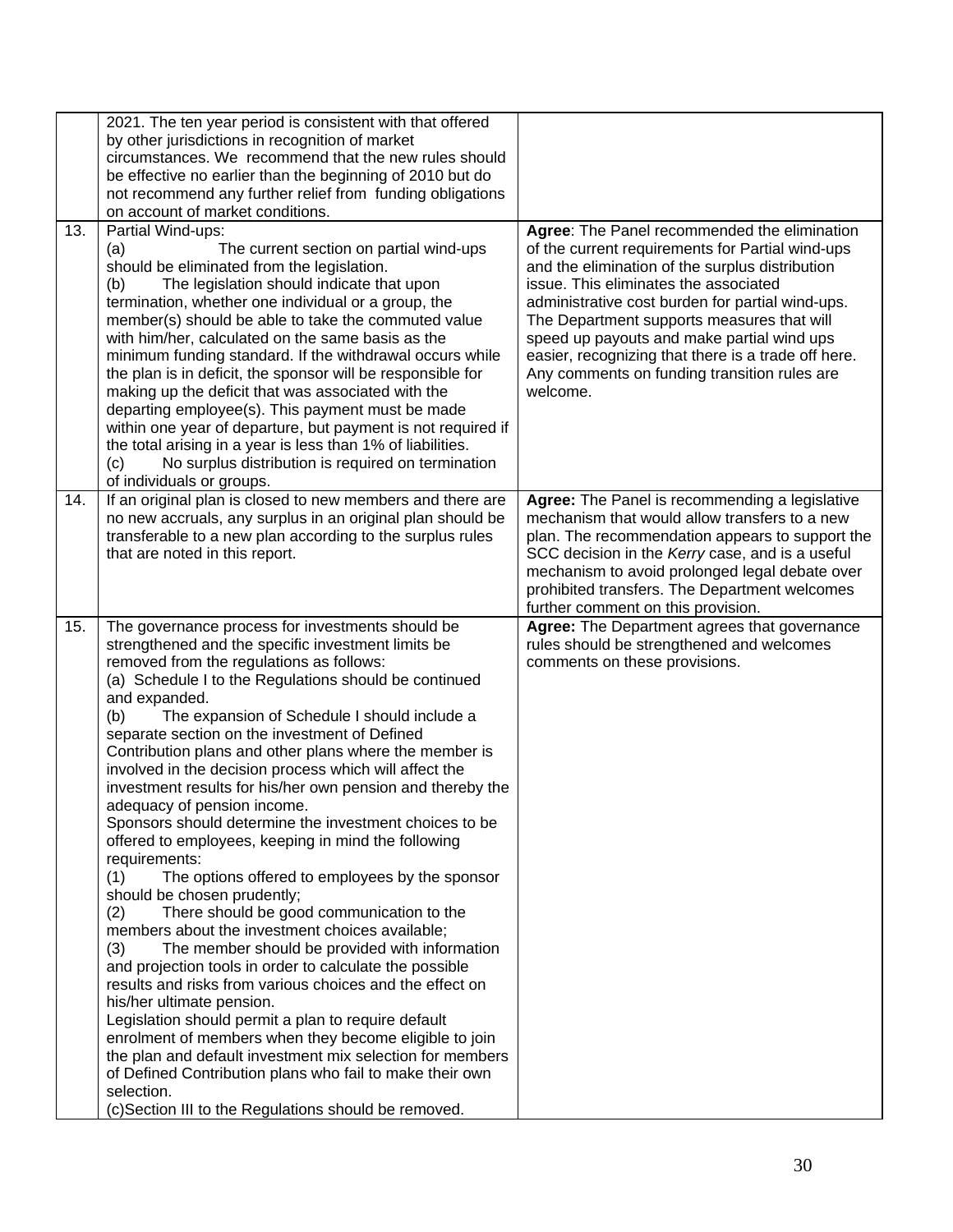| 16. | "Safe Harbour" provisions should not be included in the<br>regulations.                                                                                                                                                                                                                                                                                                                                                                                                                                                                                                                                                                                                                                                                                                                                                                                                                                  | <b>Comments:</b> Since the Panel's report, Gunderson<br>and Wilson have commented favourably on the<br>addition of safe harbour rules as ways of<br>preventing litigation. The Department<br>recommends that default DC plans should be<br>subject to good governance rules, and that when<br>following prudent rules for investment that are<br>appropriately reviewed on a periodic basis, there<br>should be "safe harbour" protection for plan<br>administrators and committee members. Further<br>comment is sought on this recommendation,<br>especially from those who would view this as an<br>incentive to create new pension plans.        |
|-----|----------------------------------------------------------------------------------------------------------------------------------------------------------------------------------------------------------------------------------------------------------------------------------------------------------------------------------------------------------------------------------------------------------------------------------------------------------------------------------------------------------------------------------------------------------------------------------------------------------------------------------------------------------------------------------------------------------------------------------------------------------------------------------------------------------------------------------------------------------------------------------------------------------|------------------------------------------------------------------------------------------------------------------------------------------------------------------------------------------------------------------------------------------------------------------------------------------------------------------------------------------------------------------------------------------------------------------------------------------------------------------------------------------------------------------------------------------------------------------------------------------------------------------------------------------------------|
| 17. | In order to support the development of prudent<br>management of pension plans it is recommended that:<br>All pension plans must file with the<br>(a)<br>Superintendent of Pensions a copy of their Governance<br>Plan which has been adopted by the Administrator and<br>circulated to the Advisory Committee, Union, or<br>employees, as appropriate.<br>The governance policy shall speak to issues<br>(b)<br>including:<br>(i) governance objectives<br>(ii) roles and responsibilities<br>(iii)performance measures<br>(iv) knowledge and skills<br>(v) access to information<br>(vii) risk management<br>(viii) oversight and compliance<br>(ix) transparency and accountability<br>(x) code of conduct and conflict of interest<br>(xi) governance review<br>(xii) fiduciary responsibility                                                                                                        | Agree: This recommendation supports and<br>incorporates existing governance guidelines<br>developed by CAPSA into the legislation. The<br>Department accepts this recommendation as an<br>appropriate measure to inform members of the<br>health and status of the plan, as well as inform<br>them about the performance of the participants<br>who have decision making authority. These types<br>of plans help to assess the risk management<br>practices of the pension administrators, and are<br>important tools for determining if different funding<br>rules should apply to defined benefit plans, based<br>on governance, funding and risk. |
| 18. | The existing right for employees to create Advisory<br>Committees should be continued and plan sponsors<br>should be encouraged to create Advisory Committees<br>where they do not already exist. Advisory Committees<br>should be provided with the following rights, training and<br>support:<br>(a) access, simultaneously, to any documents that the<br>sponsor files with the Superintendent.<br>(b) reasonable access to plan actuaries, investment<br>managers and other professionals, for explanations of<br>plan documents filed with the Superintendent<br>(c) members should be representative of the members of<br>the plan, and include active members and at least one<br>retired member.<br>(d) selection of the Advisory Committee shall depend on<br>whether the plan is in a union or non-union environment<br>(e) members need orientation and training, provided by<br>the sponsor. | Agree: An active and engaged advisory<br>committee can play a key role in a successful<br>well-managed pension plan and ensuring that<br>information gets out to the members. The CAPSA<br>Model Law recommends including on a member's<br>annual statement disclosure of solvency,<br>contribution holidays, the right to access<br>information, and the names of trustees or<br>committee members acting as plan administrator,<br>so this recommendation will be advanced to<br>include those items as well.                                                                                                                                      |
| 19. | Access to Information:<br>(a) Every formal report or plan document that a<br>sponsor/administrator files with the Superintendent of<br>Pensions should be provided simultaneously to Advisory<br>Committees, and to members via a place where the                                                                                                                                                                                                                                                                                                                                                                                                                                                                                                                                                                                                                                                        | Agree: This recommendation is similar to the<br>previous recommendation, and ensures access to<br>key documents.                                                                                                                                                                                                                                                                                                                                                                                                                                                                                                                                     |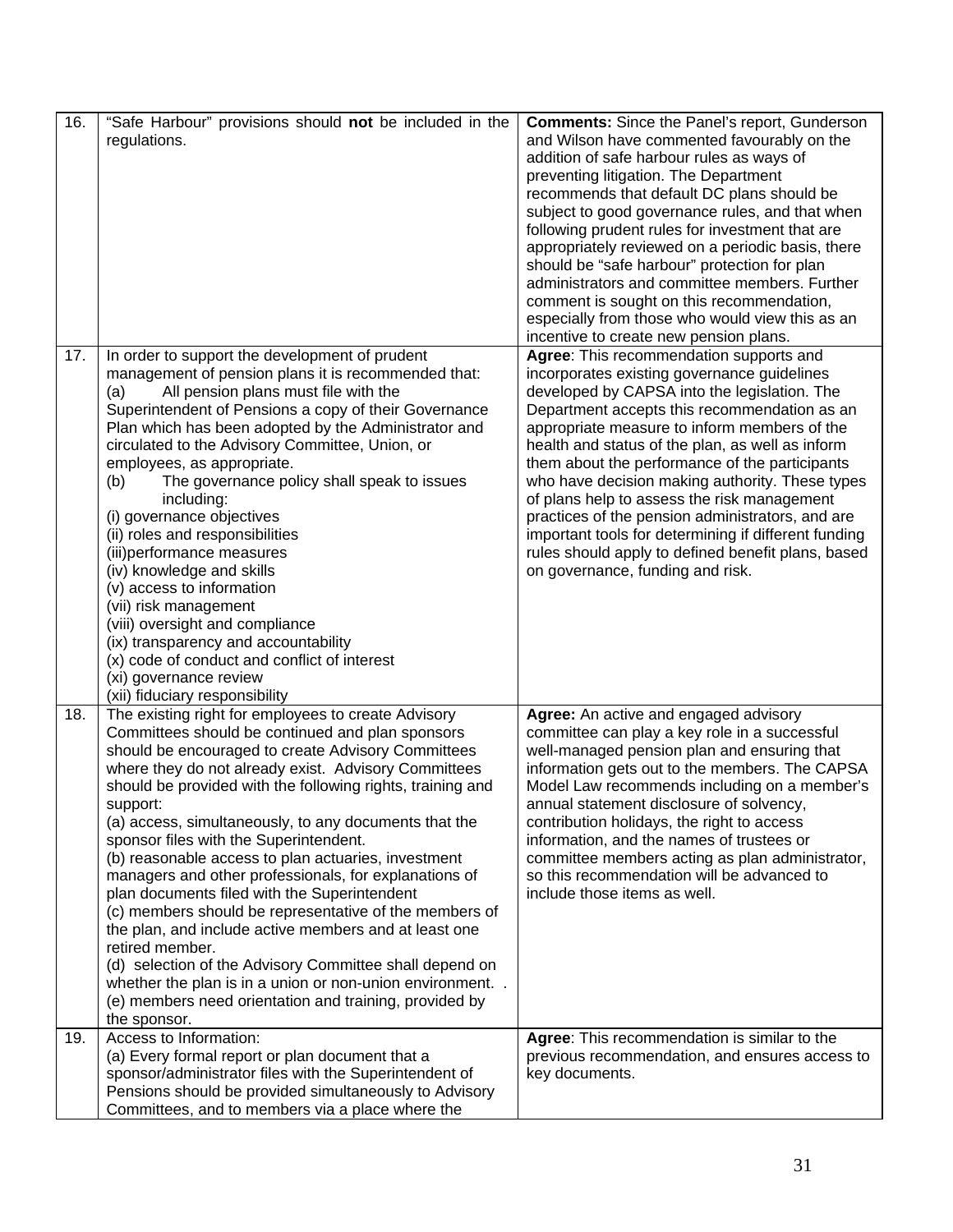|            | information can be easily accessed in both paper and<br>electronic format.<br>(b) The foregoing applies to all plans regardless of design<br>or governance structure.                                                                                                                                                                                                                                                                                                                                                                                                                                                                                                                                                                                        |                                                                                                                                                                                                                                                                                                                                                                                                                                                                                                                                                                                                                                                                                                                                                                                                                                            |
|------------|--------------------------------------------------------------------------------------------------------------------------------------------------------------------------------------------------------------------------------------------------------------------------------------------------------------------------------------------------------------------------------------------------------------------------------------------------------------------------------------------------------------------------------------------------------------------------------------------------------------------------------------------------------------------------------------------------------------------------------------------------------------|--------------------------------------------------------------------------------------------------------------------------------------------------------------------------------------------------------------------------------------------------------------------------------------------------------------------------------------------------------------------------------------------------------------------------------------------------------------------------------------------------------------------------------------------------------------------------------------------------------------------------------------------------------------------------------------------------------------------------------------------------------------------------------------------------------------------------------------------|
| 20.        | The role of the regulator of pension plans under the PBA<br>should be clarified and modified as follows:<br>Regulators should be neutral as to the format of<br>(a)<br>retirement plans.<br>(b)<br>Regulators should not attempt to regulate the<br>adequacy of retirement income.<br>(c)<br>The legislation should be changed to require that<br>appeals from the Superintendent's decisions be<br>made to Nova Scotia Labour Relations Board<br>("NSLRB"). The NSLRB would have jurisdiction to<br>consider all orders decided by the Superintendent<br>of Pensions without deference to the<br>Superintendent and substitute any decision they<br>think is proper. Any decision of the NSLRB would<br>be subject to judicial review to the Supreme Court. | Agree: Currently, the Superintendent may hold a<br>reconsideration hearing of a proposed decision,<br>following which she may then change a proposed<br>order, issue or decide not to issue her proposed<br>order. The current appeal process is to the<br>Supreme Court. The lack of an independent<br>appeal process is a concern.<br>Some stakeholders have indicated the Utility and<br>Review Board would be a better alternative for<br>review than the NSLRB, as it has experience<br>dealing with actuarial reports and projections in<br>insurance matters. The UARB has the power to<br>appoint a Consumer Advocate, which may be<br>helpful in representing the issues of retirees.<br>Adjudicators with expertise in pensions could be<br>added to the board to hear these appeals.<br>Comments on this issue are appreciated. |
| 21.        | Pension plans for the exclusive benefit of "Connected<br>Persons", as defined by the federal Income Tax Act,<br>should be exempt from regulation under the Pension<br><b>Benefits Act.</b>                                                                                                                                                                                                                                                                                                                                                                                                                                                                                                                                                                   | Agree: The Panel recommended that the<br>Superintendent would not have to monitor plans<br>established by business owners for their own<br>benefit, called plans for connected persons.<br>Owners do not have to file documents or reports<br>with Superintendent, or comply with funding<br>requirements. Other jurisdictions such as BC, AB,<br>QC and MB have some type of exemption for<br>such plans.<br>Exemption from registration may mean that the<br>pension benefits/funds lose creditor protection,<br>spousal rights protection, and the benefits of<br>locking-in. A provision could be developed that<br>would protect these plans for these issues only<br>but prevent them from being formally monitored<br>for solvency.                                                                                                 |
| 22.        | The current list of acceptable classes should be removed<br>from the legislation. Employers should be allowed to<br>make their own decision on classes of employees, and<br>benefit design for each (subject of course to any<br>agreements arising from collective bargaining and to laws<br>against discrimination that apply to other terms of<br>compensation).                                                                                                                                                                                                                                                                                                                                                                                          | Agree: This recommendation would allow<br>employers to determine who can participate in a<br>pension plan, subject to collective agreements,<br>and laws regarding discrimination.                                                                                                                                                                                                                                                                                                                                                                                                                                                                                                                                                                                                                                                         |
| 23.<br>24. | The Nova Scotia legislation should provide that when a<br>plan is administered outside Nova Scotia, and has a<br>majority of members outside Nova Scotia, the province<br>where the plan is administered can regulate Nova Scotia<br>employees in accordance with the rules in the province<br>where the plan is administered. The Panel does not<br>recommend that Nova Scotia insist on symmetry before<br>instituting this type of passport system.<br>The current PBA provisions for "grow-in" benefits under                                                                                                                                                                                                                                            | Agree in Principle: The Pension Panel<br>recognized the difficulties associated with too<br>much regulation, and wanted to streamline the<br>legislative framework as much as possible. This<br>may be a challenge with other jurisdictions,<br>however, the point is well taken that the provinces<br>should work to avoid duplication in pension<br>administration.<br>Agree in Principle: The Panel has charted a                                                                                                                                                                                                                                                                                                                                                                                                                       |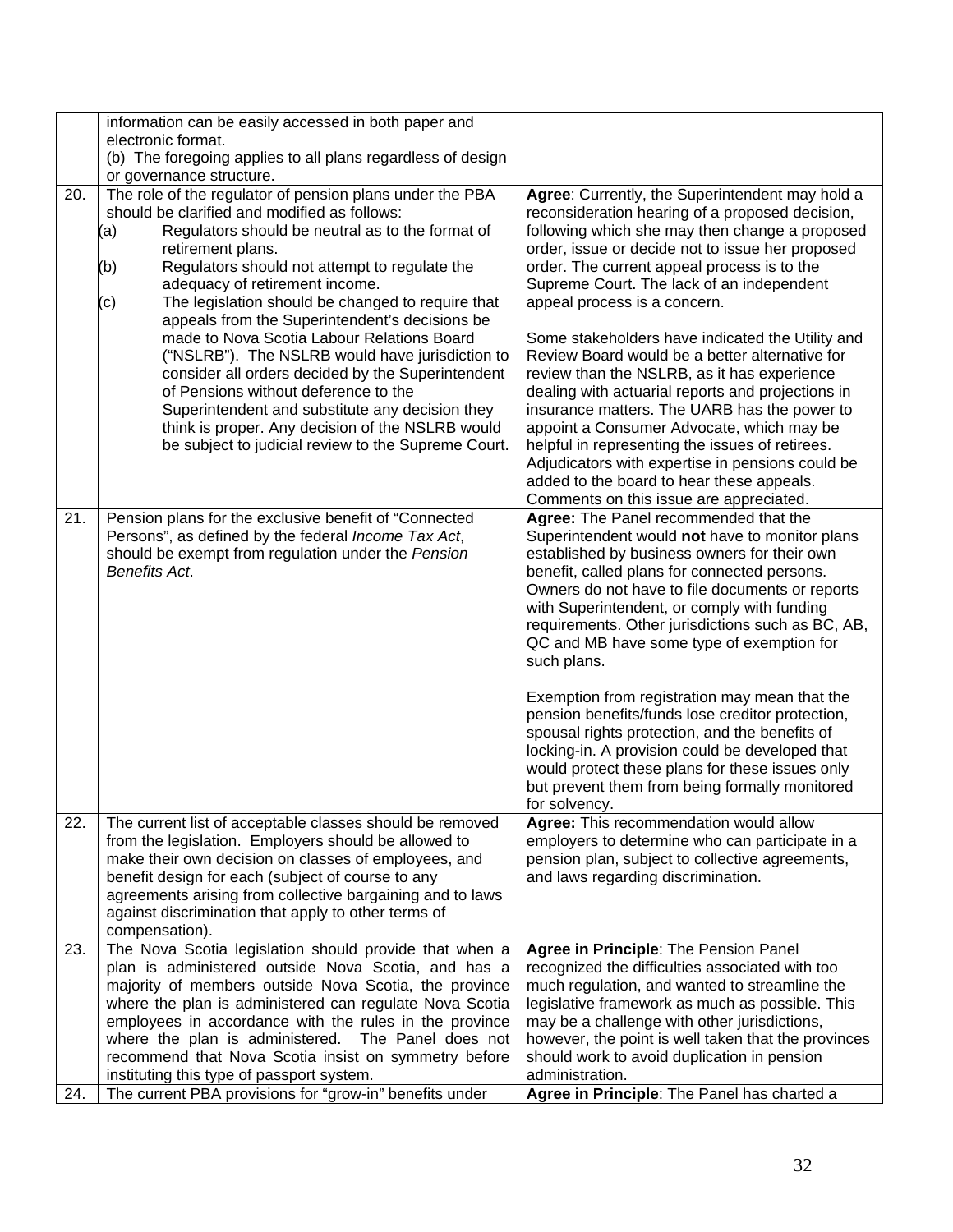|     | section 79(1) (a), (b), and (c) should be removed from the<br>Act and the consequential treatment of these benefits will<br>be as follows:<br>The plan terms alone will determine whether or<br>(a)<br>not terminating employees receive eligibility for early<br>retirement subsidies earlier than qualification rules would<br>stipulate.<br>If a plan provides for grow-in rights to enhanced<br>(b)<br>early retirement benefits, these must be included in the<br>assumptions used in the minimum funding calculation,<br>including the valuation of liabilities on plan wind-up.<br>These benefits should receive equal treatment in<br>(c)<br>the case of wind-ups of under-funded plans. That is, if<br>these benefits are included in a plan, on wind-up they<br>should have the same priority of distribution as all other<br>benefits in the plan.<br>Suitable provisions should be made for protecting<br>(d)<br>continuity for those unions that want to see the grow-in<br>benefit continued.                                                                                                                                                                                                                                                                                                    | course here that will remove "grow in" from the<br>legislation, and allow plans to be adjusted. This<br>type of change would in part be tempered by the<br>type of funding formula used as noted above.                                                                                                                                                                                                                                                                                                                                                                                                      |
|-----|----------------------------------------------------------------------------------------------------------------------------------------------------------------------------------------------------------------------------------------------------------------------------------------------------------------------------------------------------------------------------------------------------------------------------------------------------------------------------------------------------------------------------------------------------------------------------------------------------------------------------------------------------------------------------------------------------------------------------------------------------------------------------------------------------------------------------------------------------------------------------------------------------------------------------------------------------------------------------------------------------------------------------------------------------------------------------------------------------------------------------------------------------------------------------------------------------------------------------------------------------------------------------------------------------------------|--------------------------------------------------------------------------------------------------------------------------------------------------------------------------------------------------------------------------------------------------------------------------------------------------------------------------------------------------------------------------------------------------------------------------------------------------------------------------------------------------------------------------------------------------------------------------------------------------------------|
| 25. | Vesting in all plans should be immediate.                                                                                                                                                                                                                                                                                                                                                                                                                                                                                                                                                                                                                                                                                                                                                                                                                                                                                                                                                                                                                                                                                                                                                                                                                                                                      | <b>Comments:</b> The Department agrees in principle<br>that pension plans would be better off, and<br>employees would be better off if there was<br>immediate vesting, but this could result in<br>increased administrative costs, as employee<br>turnover in the first 2 years may be high. The<br>suggestion of Gunderson and Wilson is to allow<br>for phased vesting over a three year period. In<br>Ontario, immediate vesting has been avoided by<br>employers simply making the employees wait two<br>years before they can join the pension. Further<br>comments on this recommendation are welcome. |
| 26. | With respect to unlocking of Defined Contribution plans<br>the following rules should apply:<br>Pension funds should remain locked in so long as<br>(a)<br>an individual is an active member of the plan;<br>It should be optional as to whether a plan permit<br>(b)<br>unlocking;<br>If a plan permits unlocking, individuals who are at<br>(c)<br>least age 50 should be permitted to unlock either 25% or<br>50% of their entitlements, on a one-time basis, at or after<br>termination of employment. The unlocked amount could<br>be transferred to a non-locked in RRSP, while the locked<br>in portion could be transferred to a LIRA or locked-in<br>RRSP.<br>(d)<br>If a plan is silent on unlocking, then 50%<br>unlocking at age 50 or over at the member's election<br>should be the default.<br>For transition purposes, individuals subject to the<br>(e)<br>current legislation who are 50 or over at the time of the<br>new legislation is enacted should be "grandfathered"<br>under that rule regardless of the option selected for the<br>plan going forward;<br>The only exception to any of the above rules is<br>(f)<br>that, for Defined Contribution plans, after age 60,<br>members can annuitize their accumulated contributions in<br>whole or in part at any time that they want. | Agree in Principle: The Department agrees in<br>principle with the Panel's thinking on unlocking,<br>subject to the financial hardship rules. Monies for<br>retirement are given special tax treatment, and<br>should not be withdrawn except under very limited<br>circumstances.<br>Further comments on this recommendation are<br>welcome, especially comments on the<br>annuitization of benefits after age 60.                                                                                                                                                                                          |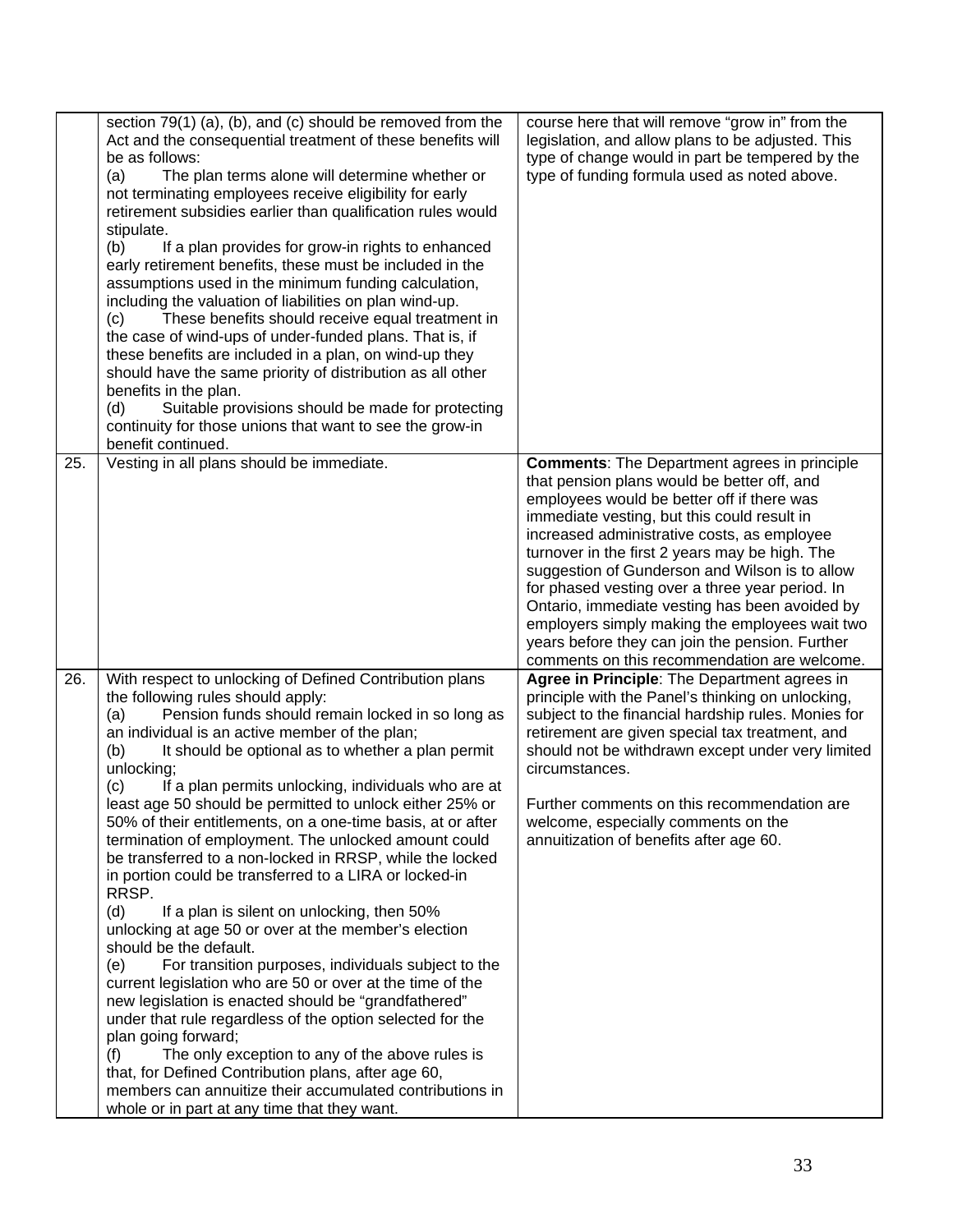| 27. | With respect to Defined Benefit plans the following rules<br>restricting unlocking should be as follows:<br>Unlocking for financial hardship issues<br>(a)<br>should be removed from the legislation.<br>No other changes should be made to the<br>(b)<br>current regime for unlocking for Defined<br>Benefit plans. However, at time of<br>retirement the regulatory restriction would<br>be that up to half of the commuted value<br>could be used for non-traditional<br>retirement income options such as a RRIF<br>or LIF. This would allow the member to<br>integrate with his or her particular<br>circumstances-for example bridging to<br>age 65. The plan could have stricter rules<br>if it chooses to, but would be responsible<br>for administering them. | <b>Comments:</b> The Department is concerned that<br>removing the unlocking provisions for hardship<br>issues will be very difficult for Nova Scotians in a<br>time of recession. These funds create an option<br>for Nova Scotians who may be facing mortgage<br>foreclosure, financial difficulties due to health<br>concerns, or have a drop in their income before<br>they can retire. The Federal Government and the<br>provinces of Ontario and Alberta allow unlocking.<br>The Department would like more feedback on this<br>issue. |
|-----|------------------------------------------------------------------------------------------------------------------------------------------------------------------------------------------------------------------------------------------------------------------------------------------------------------------------------------------------------------------------------------------------------------------------------------------------------------------------------------------------------------------------------------------------------------------------------------------------------------------------------------------------------------------------------------------------------------------------------------------------------------------------|---------------------------------------------------------------------------------------------------------------------------------------------------------------------------------------------------------------------------------------------------------------------------------------------------------------------------------------------------------------------------------------------------------------------------------------------------------------------------------------------------------------------------------------------|
| 28. | Phased Retirement provisions:<br>Nova Scotia legislation should permit<br>(a)<br>phased retirement-that is, it should not<br>prevent the accumulation of new benefits<br>while receiving a pension.<br>(b)<br>Sponsors should be able to make their<br>own rules about whether or how they offer<br>phased retirement benefits.<br>(c)<br>Postponed retirement options and<br>benefits should be dealt with under<br>Phased Retirement provisions in the plan<br>text.                                                                                                                                                                                                                                                                                                 | Agree: The Government has implemented this<br>recommendation by introducing Bill 48 in the Fall<br>Session of the Legislature, 2009. The Department<br>would appreciate any further comments or<br>concerns regarding the implementation of phased<br>retirements.                                                                                                                                                                                                                                                                          |
| 29. | Promotion of plans and support for Advisory Committees:<br>Government should encourage more Defined<br>(a)<br>Benefit plans through more flexible legislation and<br>regulation and through promotional activities.<br>Promotion of pension plans should be a function<br>(b)<br>of the Department of Labour and Workforce Development,<br>but separate from the Superintendent's Office.<br>(c The mandate of the Promotion Division should<br>include:<br>(a)<br>Promotion of the province-wide plan;<br>Encouraging employees to form Advisory<br>(b)<br>Committees; and<br>Providing training materials and programs<br>(c)<br>in support of Advisory Committees.                                                                                                  | Agree: This recommendation coincides with the<br>Department's commitment to learning, and to<br>improve financial literacy. The department may<br>not create a separate Promotion Division, but will<br>develop a plan to promote pensions and support<br>the Advisory Committees, and support better<br>communication to employers, employees and<br>retirees.                                                                                                                                                                             |
| 30. | Creation & administration of a province-wide pension plan:<br>a) Nova Scotia should support the establishment of a<br>pension plan available to all employers and employees in<br>the province, which should be administered by an<br>independent agency.<br>(b) Self-employed persons should be allowed to<br>participate in the plan. Likewise, employees of employers<br>who do not offer pension plans should be entitled to<br>participate.<br>(c) The province wide plan should allow individuals to<br>transfer the commuted value of their pensions to the new<br>province wide plan. This option would also benefit<br>employees whose employer discontinues the pension                                                                                      | Agree:<br>The department agrees that a province-wide plan<br>is desirable, however, a national plan may be a<br>better option for a small province like NS. The<br>Nova Scotia Government is currently participating<br>with our Federal, provincial and territorial<br>counterparts to examine pension coverage and<br>retirement income adequacy of Canadians. Nova<br>Scotia will continue to push forward with our<br>counterparts for solutions that will benefit all<br>Canadians in the years ahead.                                 |